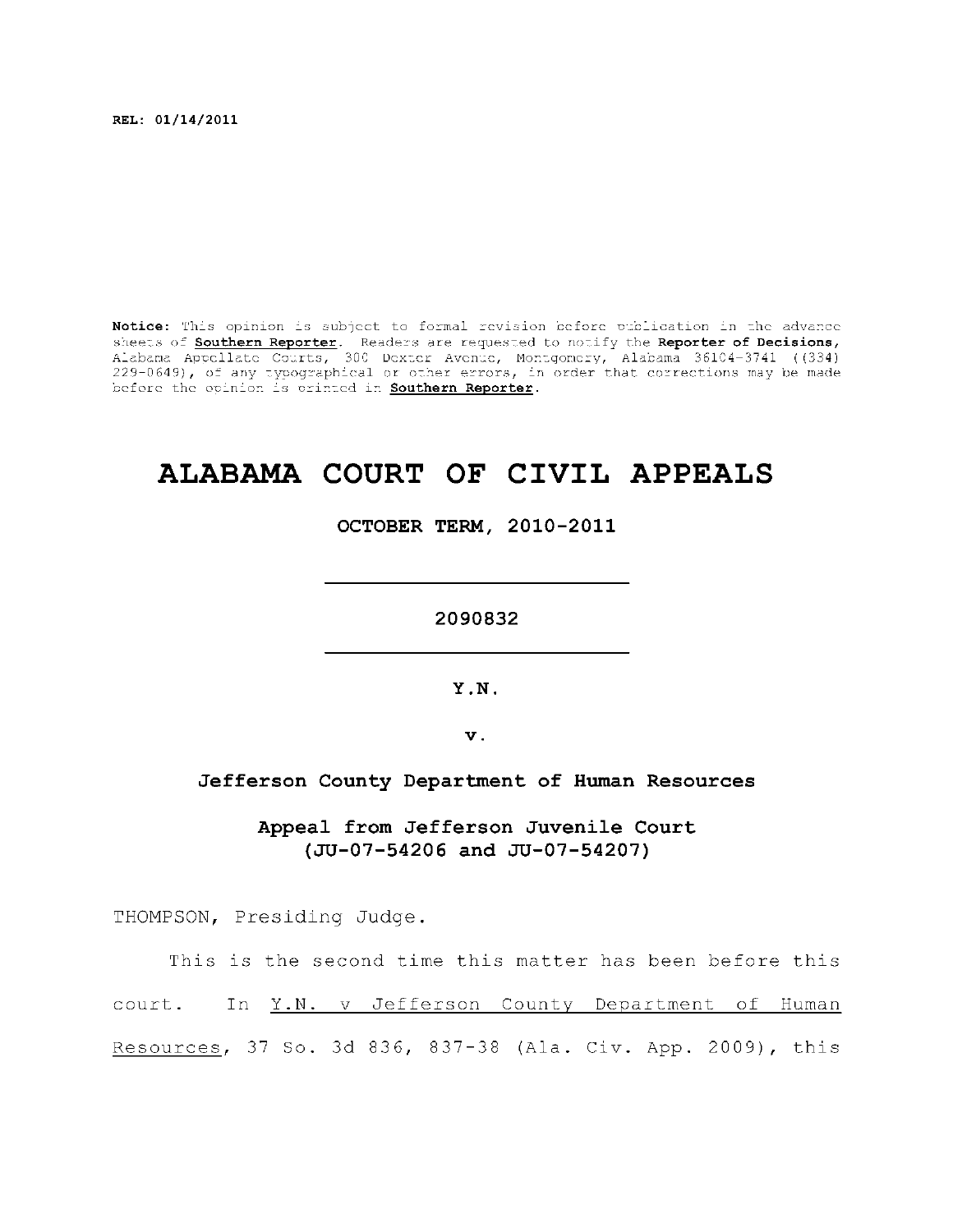court set forth the procedural history and facts of this matter as follows:

"On December 13, 2007, the Jefferson County Department of Human Resources ('DHR') filed complaints alleging that B.N. and W.N. III (hereinafter together referred to as 'the children') were dependent children. The dependency complaints alleged that the children's parents, Y.N. ('the mother') and  $W, N, Jr$ . ('the father'), were abusing drugs and that the children were not adequately supervised. On December 14, 2007, the juvenile court entered orders finding the children dependent and placing them in the pendente lite custody of  $K.F.,$  a cousin of the children. The record indicates that the mother and the father were ordered to submit to substance-abuse assessments and psychological evaluations, to submit to random drug tests, and to obtain and maintain stable housing and employment as requirements for family reunification. Both parents were awarded visitation with the children .

"Subsequently entered review orders indicate that the parents were ordered to comply with the recommendations resulting from the substance-abuse assessments, which included treatment for substanceabuse problems. The record indicates that the parents did not comply with the reunification requirements .

"Pursuant to review orders entered in April 2008, pendente lite custody of the children was changed to place them in the pendente lite custody of K.F. and his mother, S.F. References in the record, including statements in a DHR court report, indicate that the children spent a great deal of time with S.F. The record indicates that K.F. and S.F. have residences on the same street.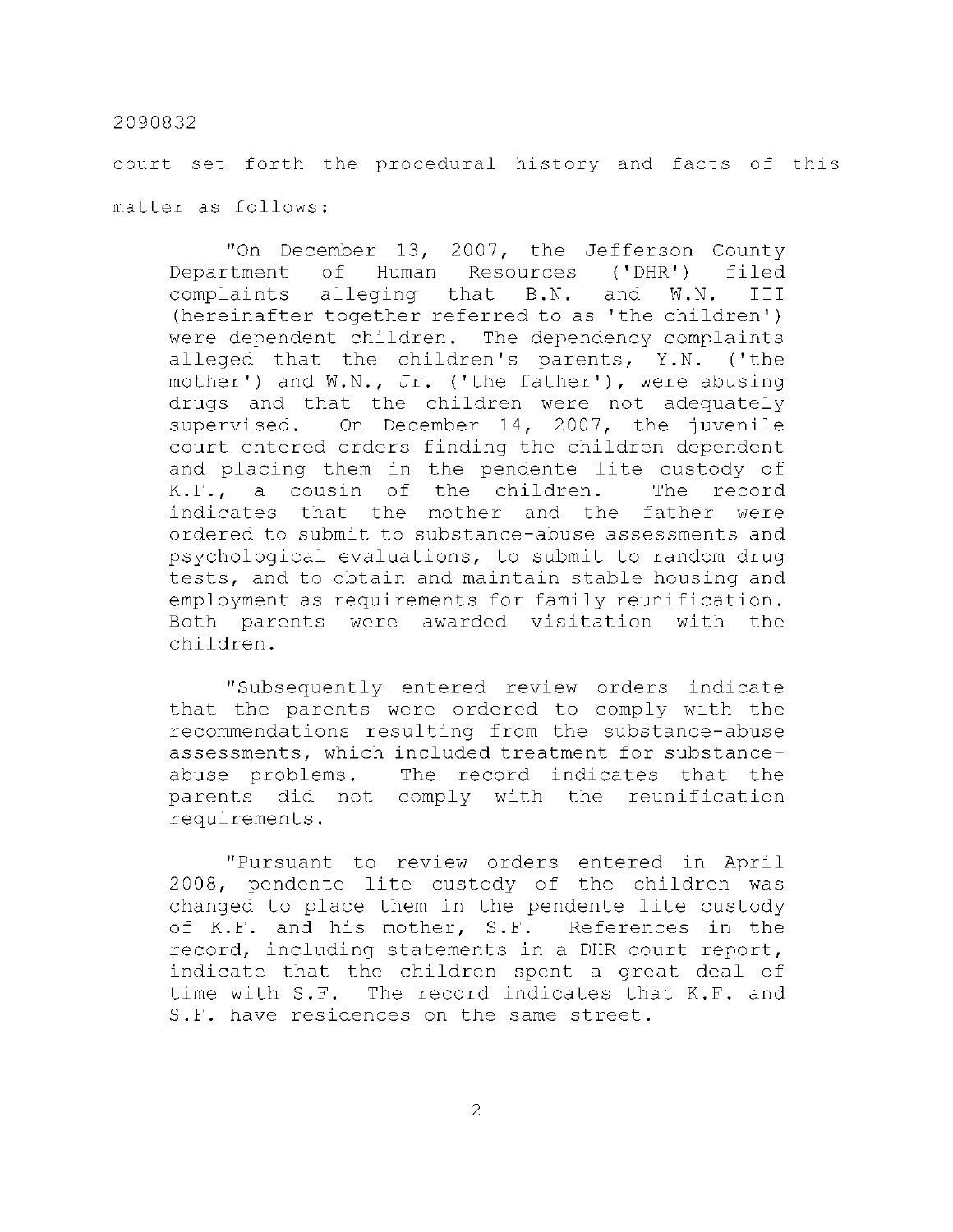"Review orders entered with regard to each child on August 21, 2008, specified that the permanency plan for the children was 'permanent relative placement with transfer of custody to the relative.' At that time, the children remained in the pendente lite custody of K.F. and S.F. The reunification requirements for the parents remained the same, i.e., submitting to random drug testing, undergoing substance-abuse treatment, and maintaining stable housing and employment. Pursuant to orders entered on December 23, 2008, each parent was ordered to pay child support for the benefit of the children.

"On March 11, 2009, the juvenile court entered orders in which it, among other things, suspended the parents' rights to visitation with the children pending a further order of the court; the record does not indicate the reason that the parents' visitation was suspended. The March  $11, 2009,$ orders indicate that the children's cases were scheduled for an April 9, 2009, 'review hearing.'

"The record contains the transcript of the April 9, 2009, hearing. The mother was present at the hearing, but the father was not. No testimony was taken at that hearing, but a number of representations and arguments were made by the parties' attorneys, the children's quardian ad litem, and the custodians' attorney. After that hearing, on April 11, 2009, the juvenile court, over the objection of the mother, entered orders awarding custody of the children to K.F. and S.F. and closing the cases. The April 11, 2009, orders specified that the parents have no contact or visitation with the children. The mother timely appealed, challenging those parts of the April 11, 2009, orders that denied her the right to visitation with the children.

"During the hearing before the juvenile court, the arguments of the attorneys indicated that the mother had failed to submit to random drug testing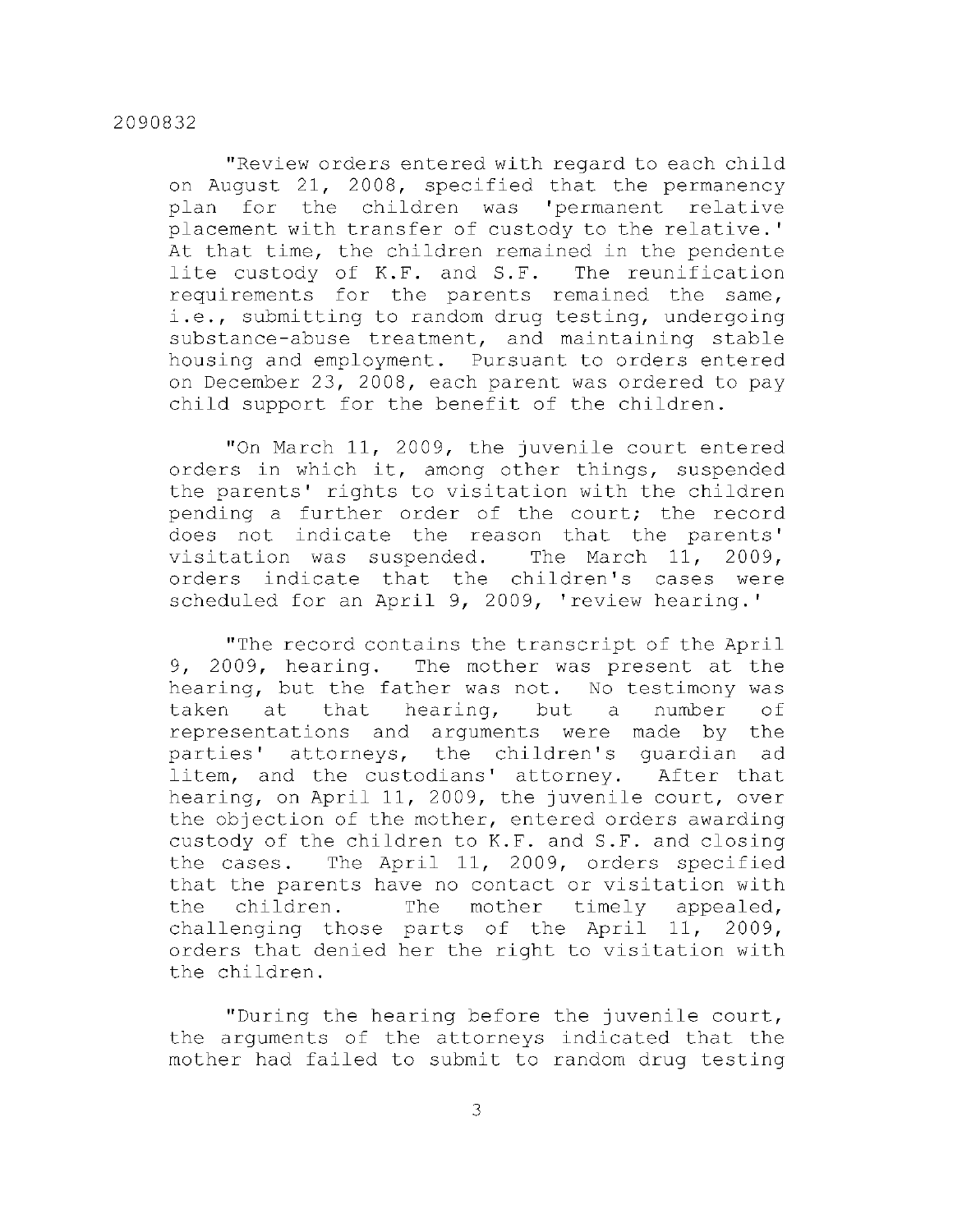and that she had failed to visit the children. The attorneys' representations indicated that the mother had repeatedly promised to visit the children, but had failed to do so, and that that conduct had had a negative effect on the children. Based on the oral arguments of counsel, the juvenile court, over the objection of the mother, determined the children to be dependent, awarded custody to  $K.F.$  and  $S.F.,$ and denied the mother visitation rights. In doing so, the juvenile court noted that the mother could file a modification petition when she improved her circumstances. "

(Footnotes omitted.) This court concluded that the juvenile court had erred in reaching its dispositional judgment by relying on the representations of counsel and by failing to base its decision on a consideration of evidence. Y.N. v. Jefferson County Dep't of Human Res., 37 So. 3d at 838. Accordingly, this court reversed the judgment and remanded the case for the juvenile court to conduct an evidentiary hearing. I d .

On remand, the juvenile court conducted an ore tenus hearing, and, on April 29, 2010, it entered the following judgment :

"After considering the sworn testimony and all exhibits that were properly admitted, the Court finds the following facts:

"These cases were initiated by the filing of a dependency petition by [the Jefferson County Department of Human Resources ('DHR')] on December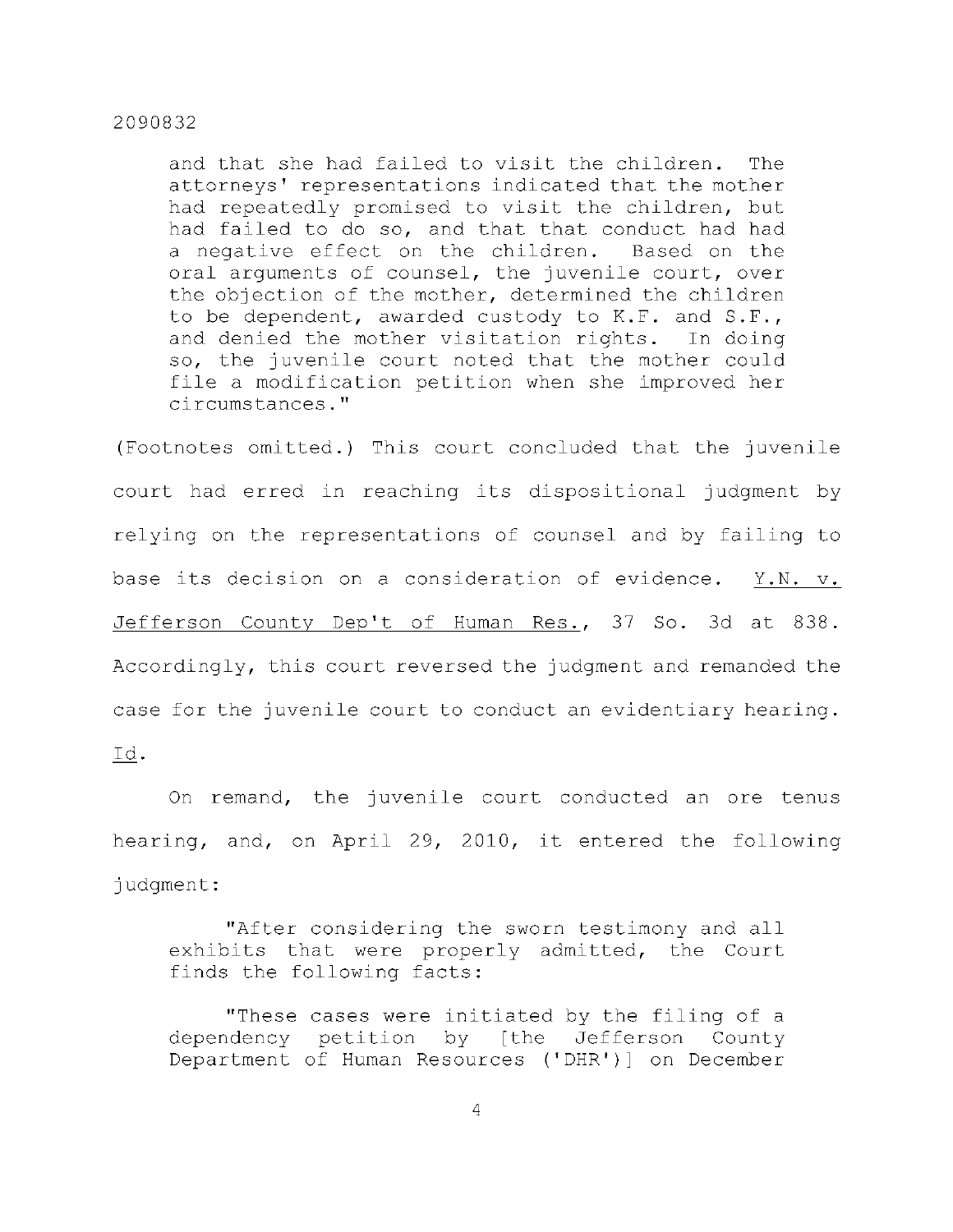13, 2007. By agreement of all parties and attorneys, these children were found dependent on December 14, 2007, and placed in the legal custody of a relative on the same day. That since the finding of dependency the parents have been under the same court orders (submit to a psychological evaluation and participate in suggested treatment plan; submit to substance abuse assessment and comply with recommendations; obtain and maintain housing and employment; successfully complete parenting skills class). On December 17, 2008, the father was ordered to pay \$560 per month as per court orders in a separate child support case and the mother was ordered to pay \$125 per month beginning January 1, 2009.

"The mother and the father were awarded supervised visitation on December 14, 2007, with their minor children to be supervised by DHR or its designee. That due to the parents' promise to visit with their children and failing to show up and causing both children detriment; including but not limited to, [W.N. III] having developed suicidal thoughts and having to be subjected to a suicidal evaluation, and both children having to attend counseling to deal with their feelings, that on March 10, 2009, this Court suspended the parents' visitation until further order of the court. That after having suspended the visitation, the children were able to process their feelings more, began to do better in school, were not upset anymore, and their behavior began improving in the custodians' home. Furthermore, counseling for the children was stopped as the suicidal thoughts of [W.N. III] had stopped and the progress in the behaviors of both [B.N.] and [W.N. III] had improved. Recently, [W.N. III] has had to return to counseling due to his anxiety [as to] the upcoming court dates. His counselor, Chris Litton Psy.D., has reported that [W.N. III] 'has extreme anxiety regarding his biological mother.'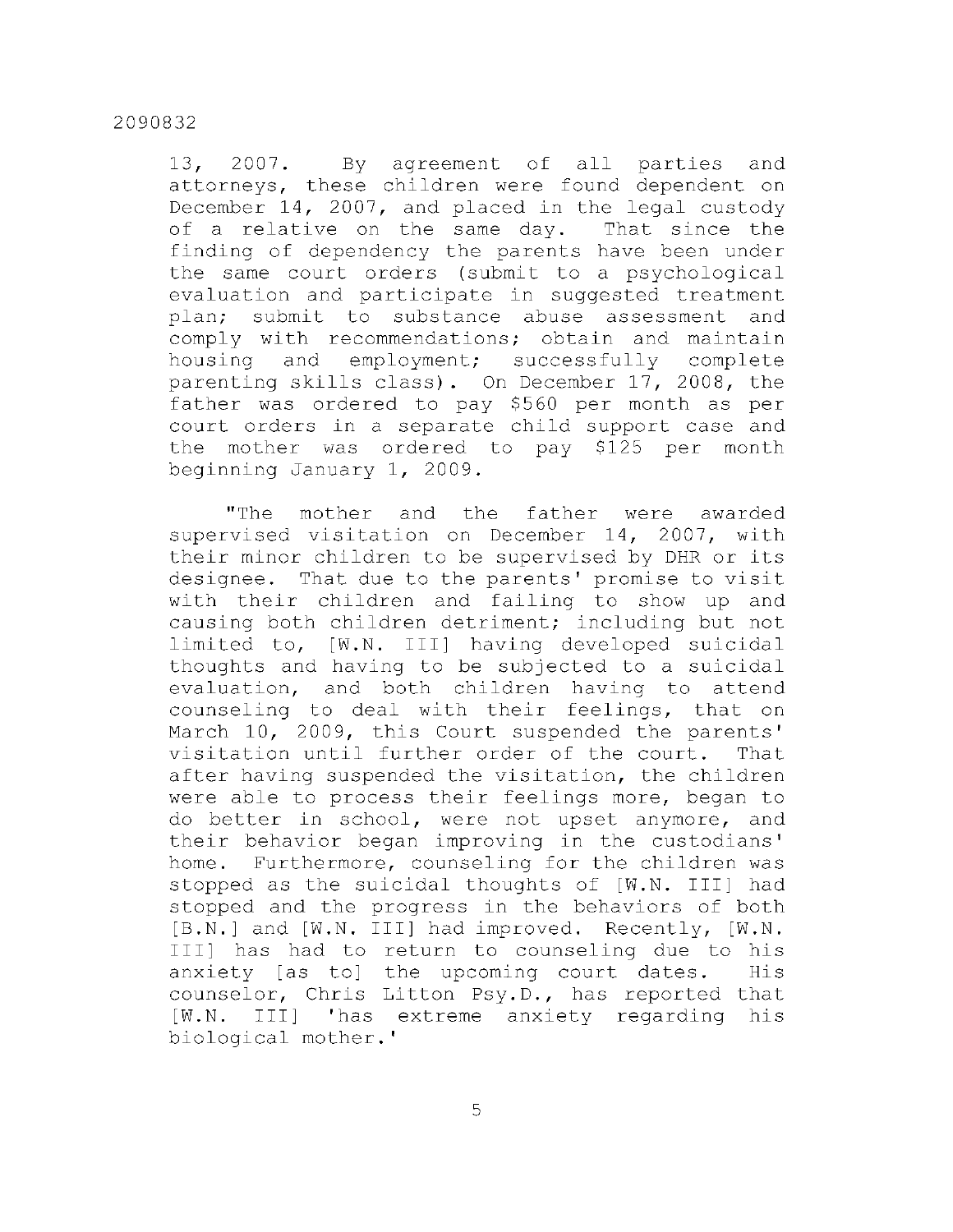"DHR [social worker Waynette Smith] reports that as of the date of this hearing, she has not heard from the mother and/or father in more than a year. That the telephone number supplied to the social worker was not working and that the parents did not offer new numbers or addresses. That the psychological evaluation and substance abuse assessments suggested both parents randomly drug screen and should any screen turn up positive, then the parents shall enter inpatient treatment. That should they test clean, parents should attend outpatient treatment. Furthermore, the parents should attend [Narcotics Anonymous/Alcoholics Anonymous] meetings; attend individual counseling; six (6) months of sobriety; parenting classes; and maintain housing and employment. [Smith] testified that both parents had submitted to approximately three (3) drug screens, the last being in September of 2008, and that each parent had at least one positive screen during that time. That [Smith] has been on this case since at least February 2007, and that the parents have made no attempts to call her in the past year. [Smith] has no knowledge or verification of the parents' home or employment due to her inability to make contact with the parents.

"[S.F.] reports that children are doing well despite their anxiety and that [W.N. III] is back in counseling. She further reports that she has received no child support from the parents.

" In consideration of all facts, the Court Orders and Decrees as follows:

"1. The Court notes the previous order duly entered, finding the above named children to be dependent on December 14, 2007.

"2. That custody of [B.N.] and [W.N. III] shall remain vested in  $[K.F.]$  and  $[S.F.]$ .

"3. That the Mother and Father shall: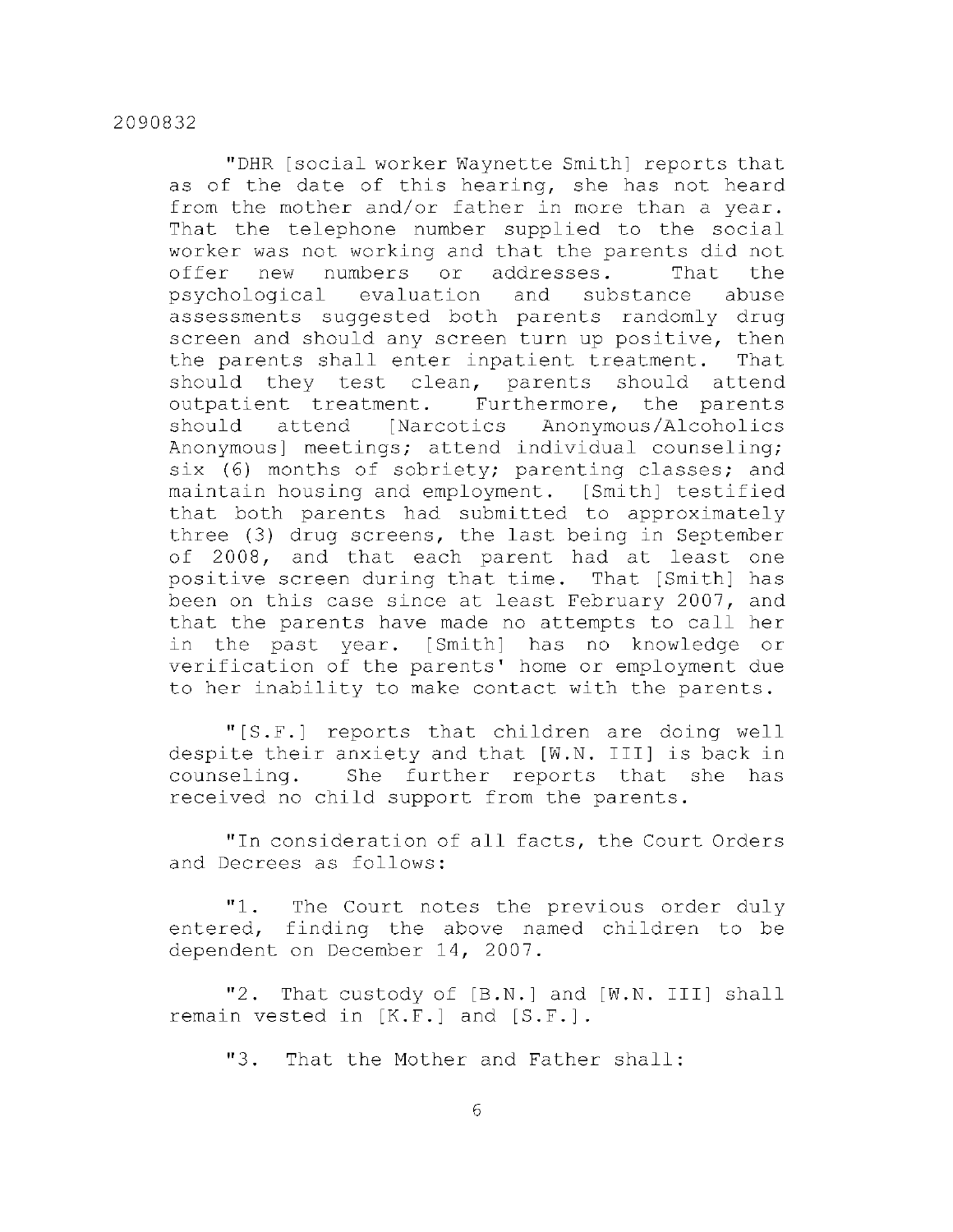"a. Participate in the suggested treatment plan as defined in their individual psychological evaluations;

"b. Comply with recommendations for treatment as directed in their individual substance abuse assessments;

" c. Submit to random drug screens at a program such as TASC on the color 'peach' ;

"d. Obtain and maintain suitable and stable housing and employment;

"e. Successfully complete a parenting skills class;

 $\mathbf{u}_{\text{max}}$ 

"4. The Court finds that placement of the above-mentioned children with their parents would be contrary to said children's welfare and interests as the parents have not complied with court orders, have failed to show their sobriety, and have failed to change their lifestyle.

"5. The Court finds that reasonable efforts have been made to reunite said children with family and that such efforts at reunification have not failed as the children are placed with relative placement .

"6. That visitation for the mother and father shall remain suspended. This Court believes that to allow no contact between children and parents would be in the best interest of said children and does so based on the parents' actions or inactions in regard to visitation in the past. Said minor children have been detrimentally affected by the parents' failure to attend said visitations as promised. That at least one child has expressed suicidal thoughts due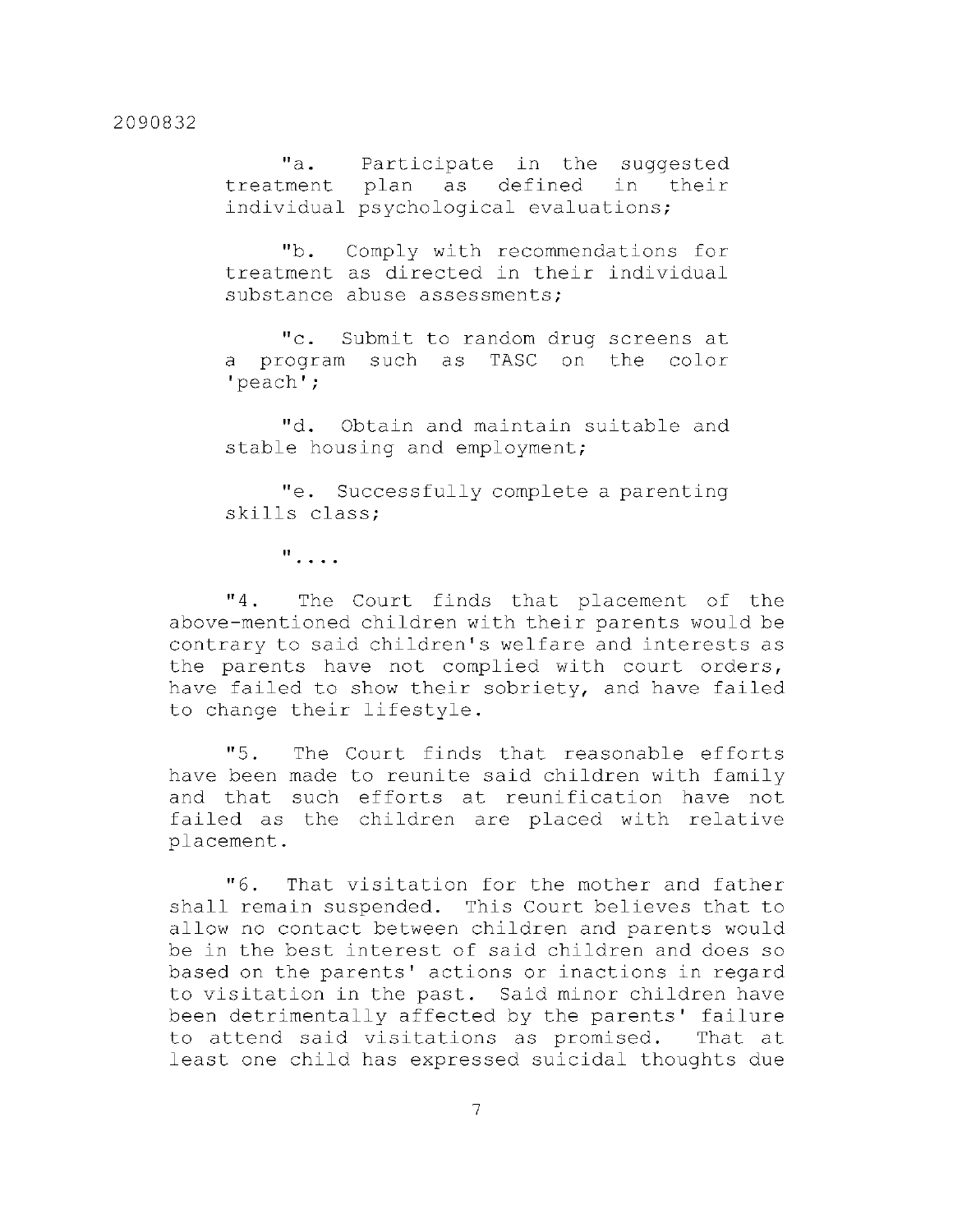to his parents' not showing up for visitations and caused him to seek counseling in regard to suicidal issues. Both children have had to participate in counseling to address anger issues and behavior issues. That since the Court suspended the parents' visitation on March 10, 2009, both children have made substantial improvement in all aspects of their lives .

"7. The father shall pay child support as previously ordered ... at the rate of Five Hundred Sixty Dollars and  $no/100$  (\$560) per month.

"8. The mother shall pay child support as previously ordered in this case at the rate of One Hundred Twenty-Five and no/100 (\$125) per month  $\ldots$ 

"9. That Jefferson County Department of Human Resources is hereby relieved of further supervision.

**II** 

"11. This matter is CLOSED to further court review. Court costs are taxed as paid."

In response to the above-quoted judgment, Y.N. ("the mother") filed a postjudgment motion. The juvenile court denied the postjudgment motion, and the mother timely appealed .

" In awarding visitation rights relating to the disposition of a 'dependent child' pursuant to [former]  $$ 12-15-71(a)$  [now repealed and replaced by  $$ 12-15-314(a)$ , Ala. Code 1975], the trial court is quided by the 'best interests of the child' standard. See [former]  $$ 12-15-71(a) (4)$  ('If a child is found to be dependent, the court may make any of the following orders of disposition to protect the welfare of the child:  $\ldots$  (4) Make any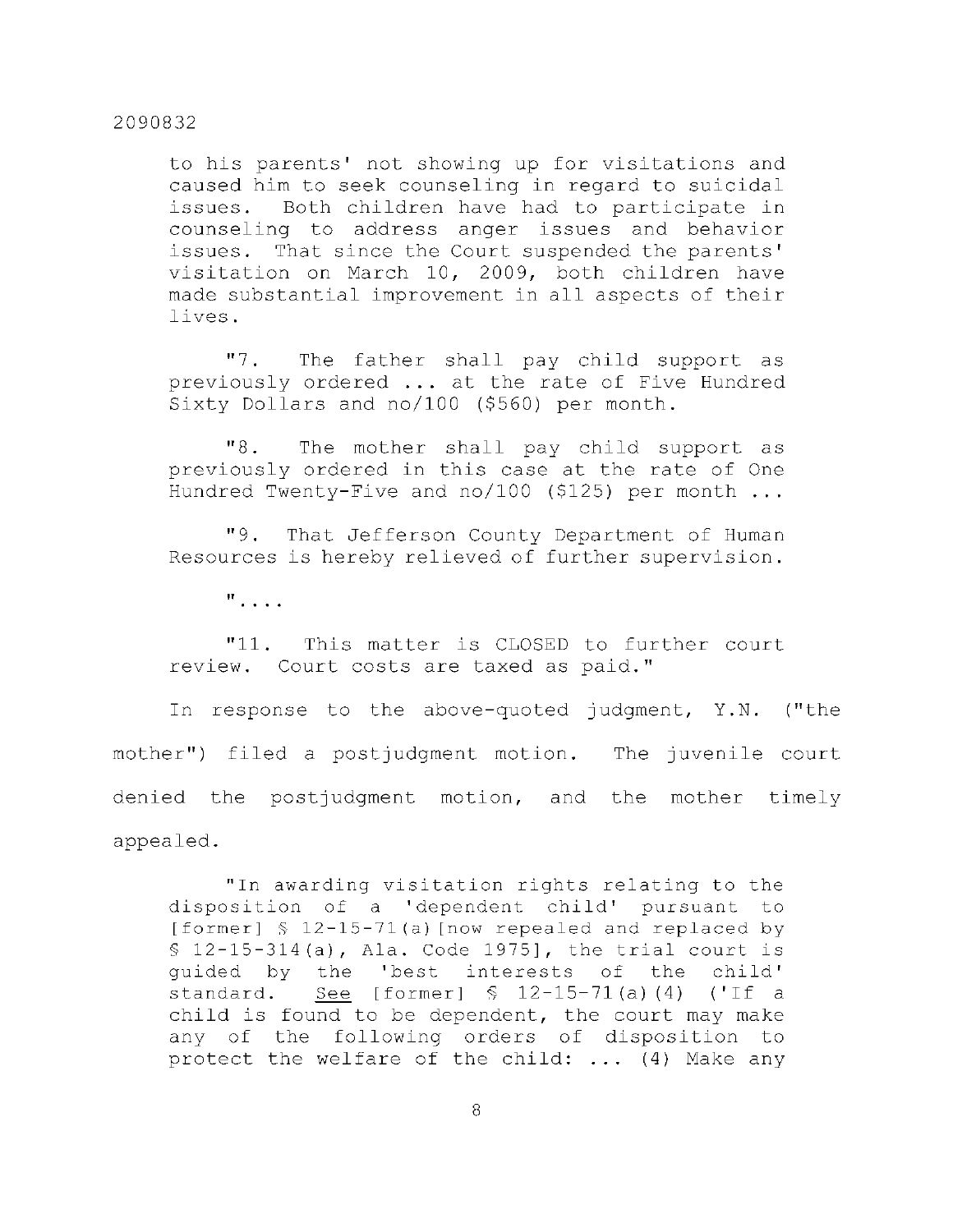... order as the court in its discretion shall deem to be for the welfare and best interests of the child.') .

"'"'The determination of proper visitation ... is within the sound discretion of the trial court, and that court's determination should not be reversed absent a showing of an abuse of discretion.' Ex parte Bland, 796 So. 2d 340 (Ala. 2000).  $\lceil C \rceil$  ases in Alabama have consistently held that the primary consideration in setting visitation rights is the best interests and welfare of the child. Furthermore, each child visitation case must be decided on its own facts and circumstances.' Fanning v. Fanning, 504 So. 2d 737, 739 (Ala. Civ. App. 1987) (citations omitted). 'When the issue of visitation is determined after oral proceedings, the trial court's determination of the issue will not be disturbed absent an abuse of discretion or a showing that it is plainly in error. Andrews v. Andrews, 520 So. 2d 512 (Ala.  $\overline{\text{Civ. } \text{App. } 1987)$ .' Dominick v. Dominick, 622 So. 2d 402, 403 (Ala. Civ. App. 1993)."'"

K.B. v. Cleburne County Dep't of Human Res., 897 So. 2d 379, 387-88 (Ala. Civ. App. 2004) (quoting K.L.R. v. L.C.R., 854 S o. 2 d 124, 132 (Ala . Civ . App. 2003) , quotin g i n tur n K.L.U.  $\overline{\mathbf{H}}$  . Ala . App. 2001 so. 2d 837, 840-41 (Ala . Civ .  $\mathbf{H}$ 

of the case  $\mathcal{L}_{\mathcal{A}}$  is the contained in her brief  $\mathcal{L}_{\mathcal{A}}$  . The results of thos e portion such states  $\mathcal{L}_{\mathcal{A}}$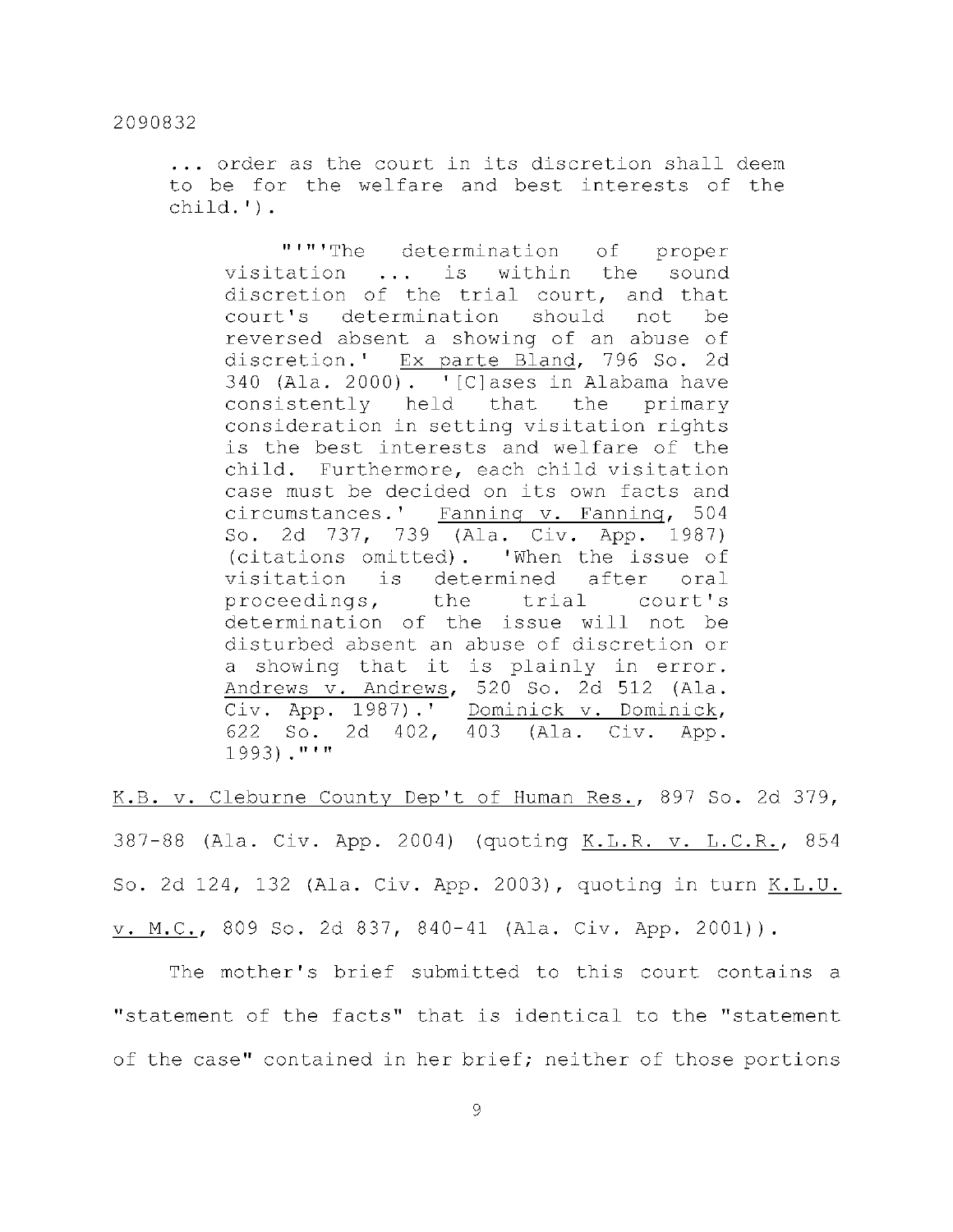of the brief references the evidence presented at the ore tenus hearing. In her arguments before this court, the mother does not challenge any of the factual findings set forth in the juvenile court's April 29, 2010, judgment; even in the argument portion of her appellate brief, the mother makes no reference to the underlying facts of this case. Therefore, the mother has waived any challenge to whether the evidence in the record supports the juvenile court's factual findings, i.e., whether the juvenile court exceeded its discretion in refusing to award her visitation with the children based on its determination that an award of visitation would not be in the children's best interests. See K.B. v. Cleburne County Dep't of Human Res., supra; see also Pardue v. Potter, 632 So. 2d 470, 473 (Ala. 1994) ("Issues not argued in the appellant's brief are waived."). We note, however, that our review of the record indicates that the juvenile court's factual findings were supported by the evidence presented to it during the ore tenus hearing.

Before this court, the mother contends that the juvenile court erred, as a matter of law, when it suspended her visitation rights. However, Alabama law authorizes a juvenile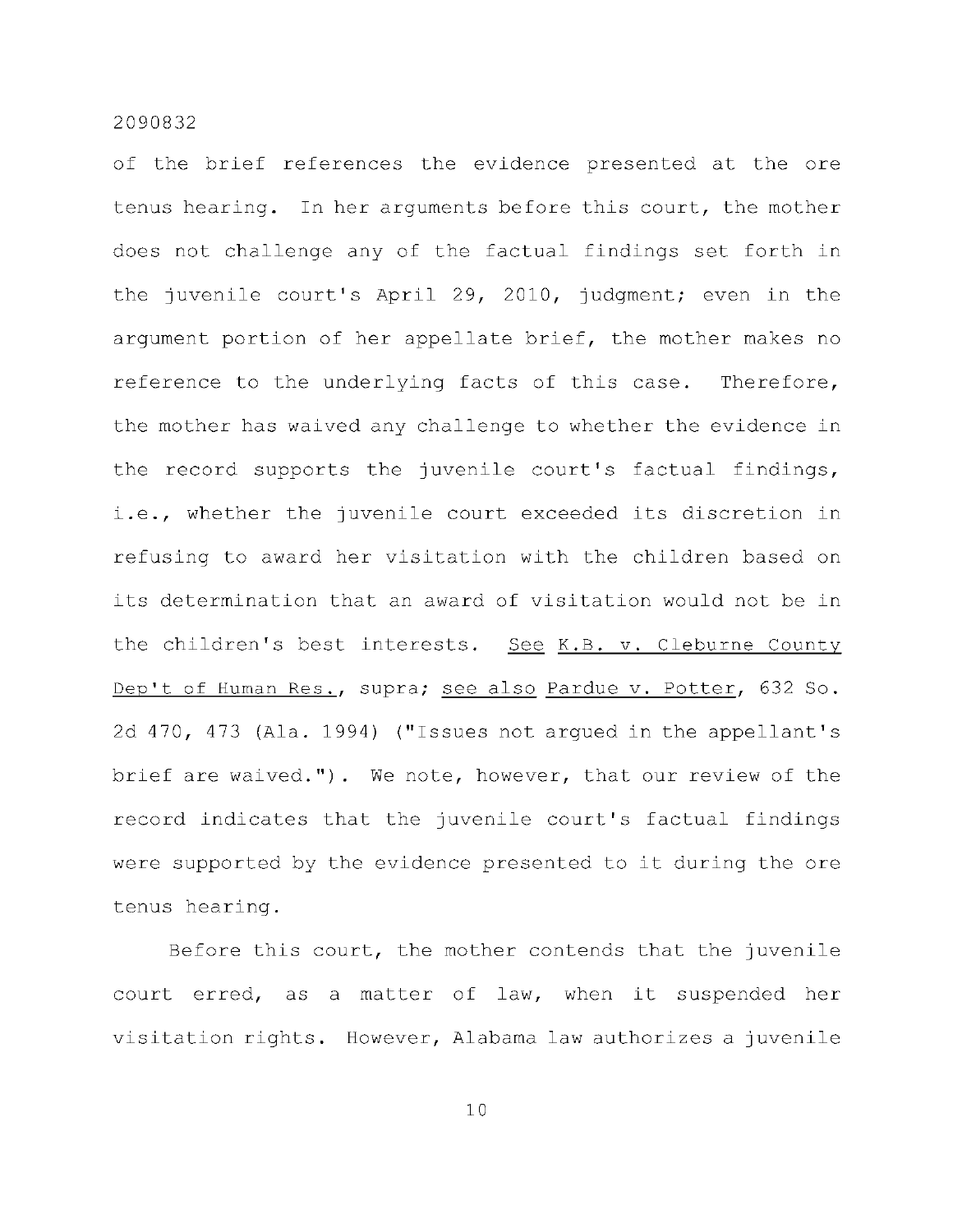court to suspend a parent's visitation with a dependent child under appropriate circumstances. Section  $12-15-314$  (a)(4), Ala. Code 1975, allows a juvenile court, in determining the disposition of a dependent child, to "[m]ake any other order as the juvenile court in its discretion shall deem to be for the welfare and best interests of the [dependent] child." It is well settled that a trier of fact has broad discretion to determine a parent's right to visitation with a dependent child and that the best interests and welfare of the child is the primary consideration in determining whether to award visitation and, if so, the extent of that visitation. Minchew v. Mobile County Dep't of Human Res., 504 So. 2d 310, 311 (Ala. Civ. App. 1987); K.B. v. Cleburne County Dep't of Human Res., 897 So. 2d at 387-88; J.P. v. S.S., 989 So. 2d 591, 601-02 (Ala. Civ. App. 2009); P.Y. v. State Dep't of Human Res., 634 So. 2d 1021, 1022-23 (Ala. Civ. App. 1994); and Heup v. State Dep't of Human Res., 522 So. 2d 295 (Ala. Civ. App. 1988) .

In Minchew v. Mobile County Department of Human Resources, supra, this court affirmed a dependency judgment that suspended the mother's visitation rights when the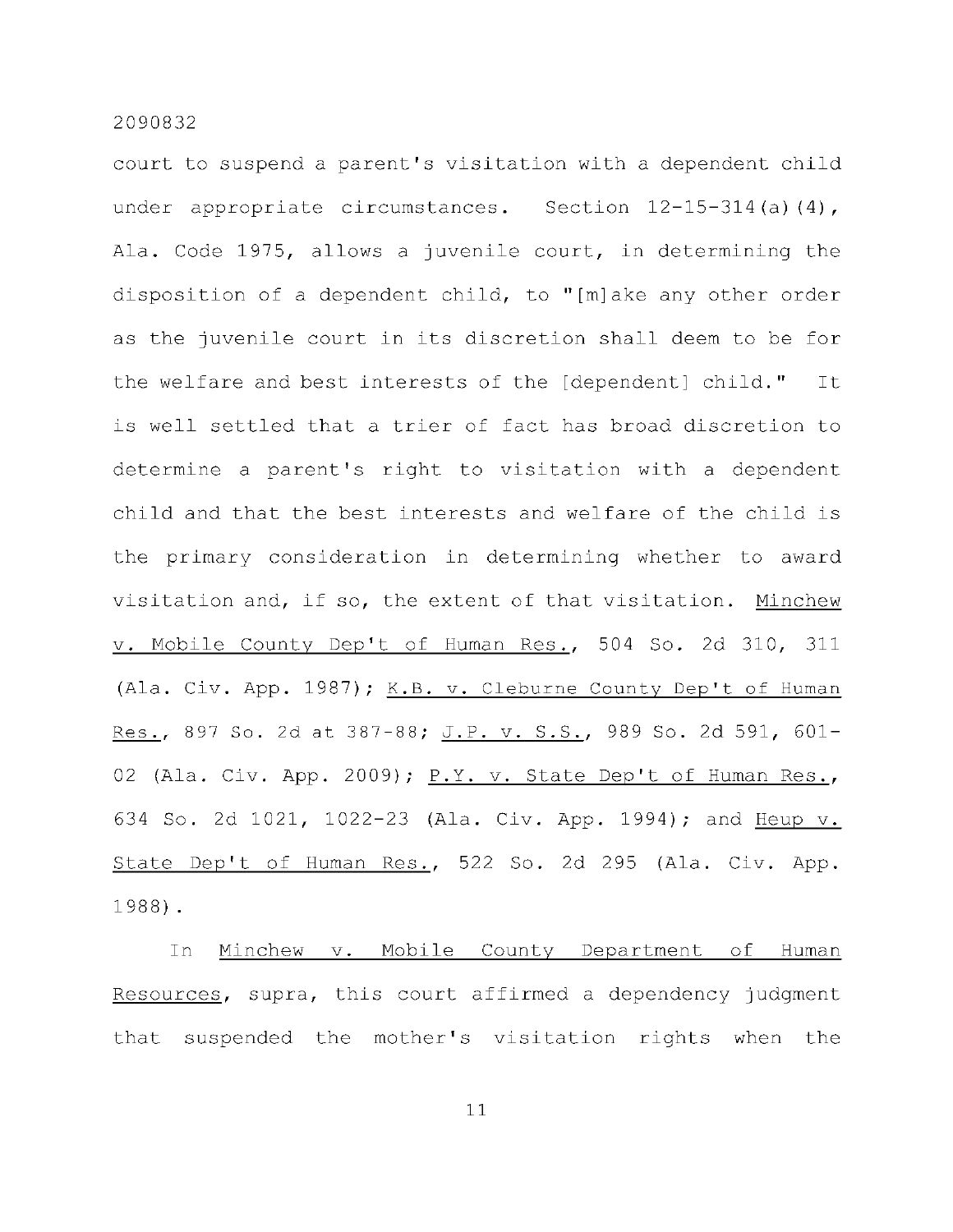evidence supported the trial court's conclusion that visitation was not in the child's best interests. This court explained:

"[A] decision as to the visitation rights of the mother with a child who has been found dependent and brought under the jurisdiction and protection of the court is a matter for the court's discretion. The supervision and protection of such a child will be retained by the court until the child becomes twenty-one years of age unless terminated prior thereto by the court. [Former]  $\frac{1}{2}$  12-15-32, Code 1975. [Former §] 12-15-71(a)(5)[, Ala. Code 1975, now repealed and replaced by  $$ 12-15-314$  (a)(4), Ala. Code  $1975,$  empowers the court which has found a child to be dependent to make such orders as the court in its discretion shall deem to be for the welfare and best interests of the child. This court has interpreted that power broadly to mean that its only parameter is the best interests and welfare of the child. Sanders v. Guthrie, 437 So. 2d 1313 (Ala. Civ. App. 1983); Miller v. Alabama Department of Pensions & Security, 374 So. 2d 1370 (Ala. Civ. App. 1979). Our appellate courts have long and consistently held in child custody cases that denial of visitation of a parent is a matter within the broad discretion of the trial court if such denial is determined after hearing to affect the best interests and welfare of the child. Fricks v. Fricks, 428 So. 2d 80 (Ala. Civ. App. 1983). The application of such a holding seems particularly appropriate in a case where it has been found necessary to remove the child from the custody of a parent who acknowledged more than three years ago that she could no longer provide proper supervision for the child."

Minchew v. Mobile County Dep't of Human Res., 504 So. 2d at

311 .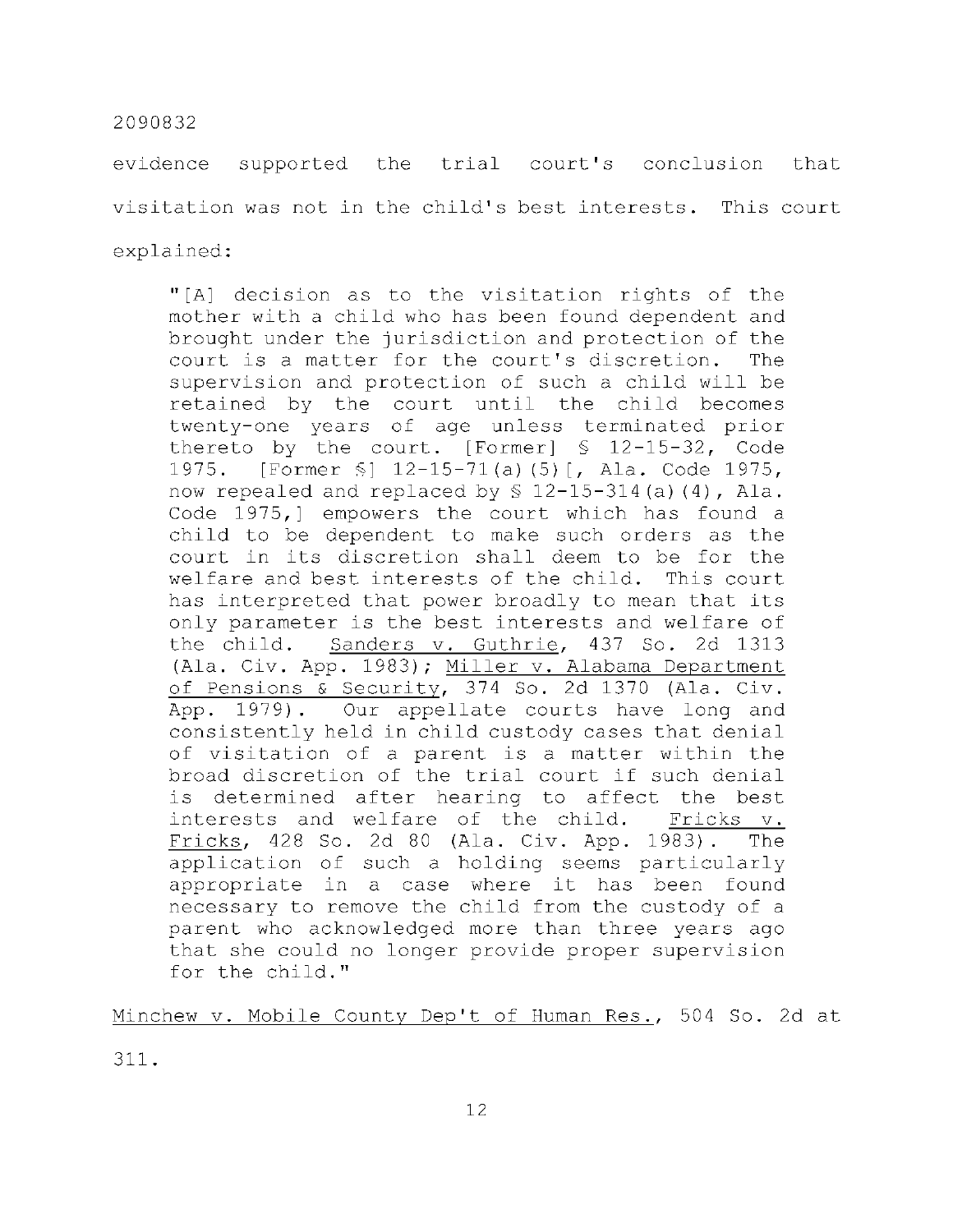Similarly, in the context of custody and visitation disputes between parents, i.e., in nondependency cases, the determination as to visitation is also within the trial court's discretion. M.R.D. v. T.D., 989 So. 2d 1111, 1118 (Ala. Civ. App. 2008) (reversing, based on "the unique and specific circumstances" of that case, a judgment that indefinitely terminated a father's visitation and noting that the discretion afforded trial courts in matters of visitation incident to divorce "should be exercised with a view towards the policy of preserving relationships between parents and children"); see also E.M.C. v. K.C.Y., 735 So. 2d 1225, 1230 (Ala. Civ. App. 1999) (in a custody-modification dispute between parents, affirming a judgment suspending visitation "until the father obtained professional counseling"); J.T.H. v. W.R.H., 628 So. 2d 894 (Ala. Civ. App. 1993) (the trial court did not exceed its discretion in denying the noncustodial parent visitation rights with his child); Baugh v. Baugh, 567 So. 2d 1358, 1358 (Ala. Civ. App. 1990) ("Clearly, there is evidence to support the trial court's determination that it is not in the child's best interest to visit the father while he is in prison.").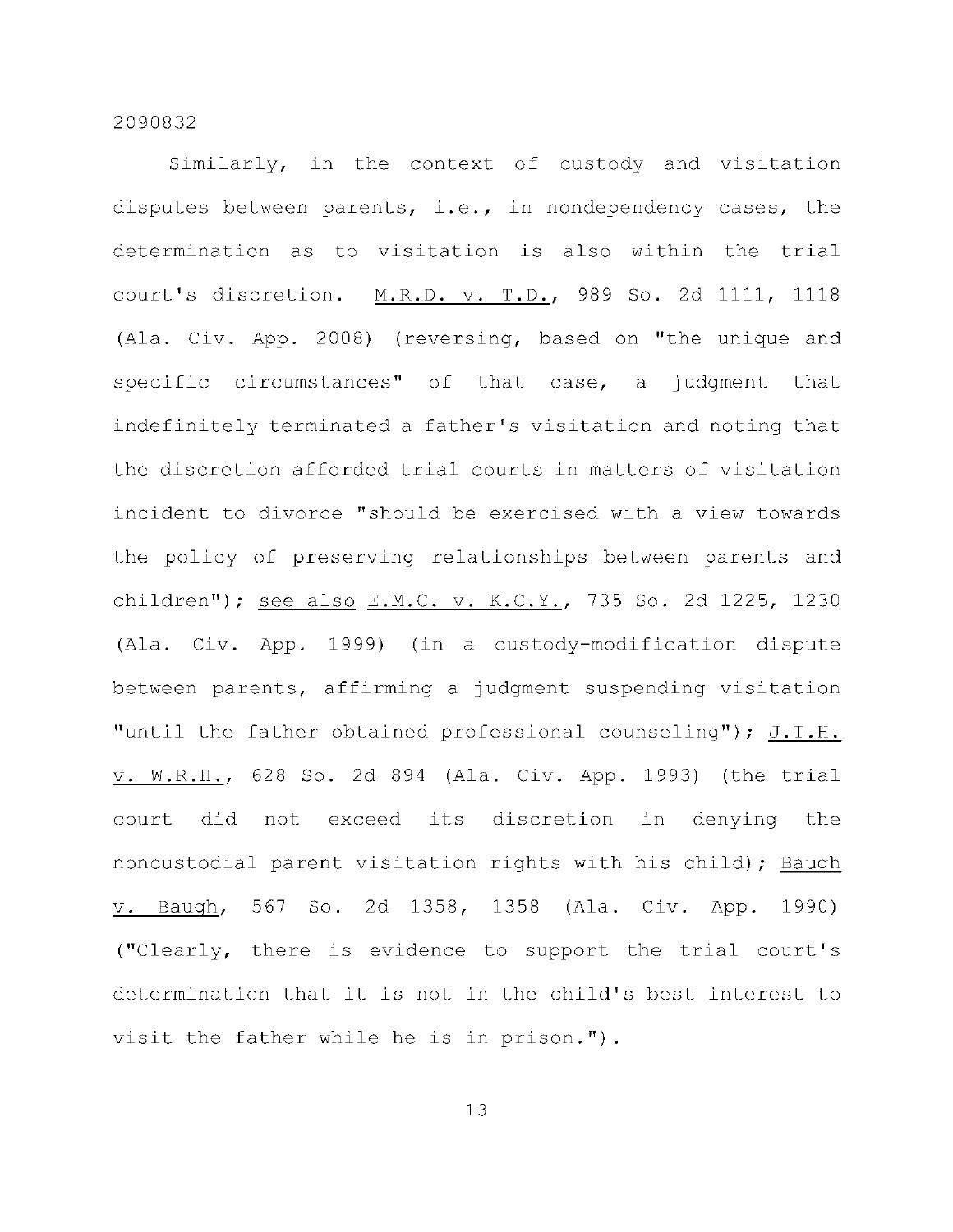Thus, the quiding principle in determining visitation with a dependent child, or with a child who is the subject of a visitation dispute between parents, is the child's best interests. Alabama statutory law and caselaw precedent establish that a juvenile court may suspend a parent's rights of visitation with his or her dependent child if visitation with the parent is demonstrated to be not in the child's best interests. Accordingly, we must reject the mother's argument that the juvenile court was not authorized, as a matter of law, to suspend her visitation with the children. As indicated earlier in this opinion, the mother has not argued on appeal that the juvenile court erred in reaching its factual finding that visitation would not be in the children's best interests.

The mother also arques that the suspension of her visitation rights is a de facto termination of her parental rights and that her due-process rights were violated because she received no notice of a claim seeking to terminate her parental rights. The mother is incorrect that the suspension of her visitation rights constituted a termination of her parental rights. In K.C. v. Jefferson County Department of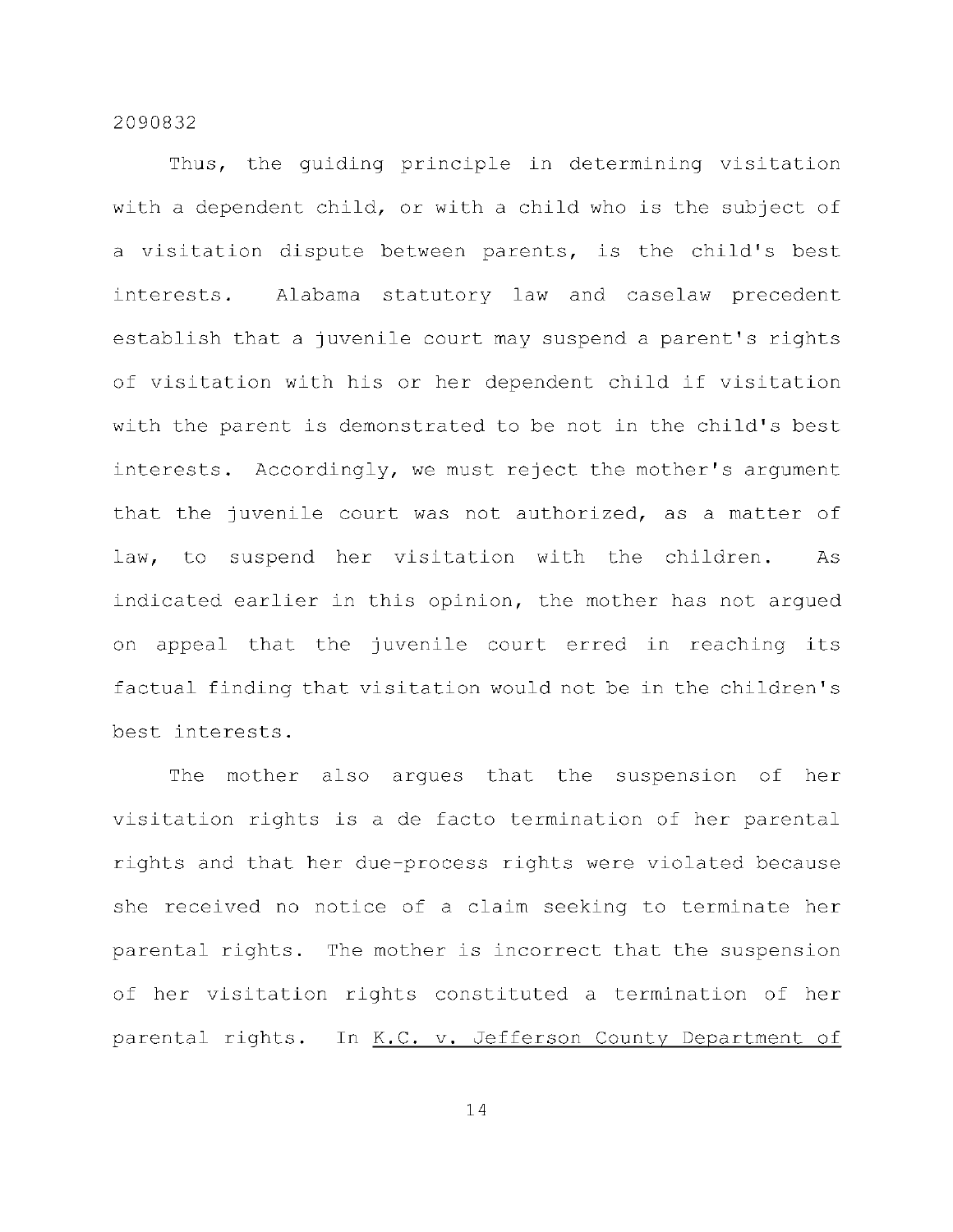Human Resources, [Ms. 2090454, July 23, 2010] So. 3d (Ala. Civ. App. 2010), this court considered and rejected a similar argument that placing four dependent children with relatives was equivalent to a termination of the mother's parental rights. We recognize that in  $K.C.$  v. Jefferson County Department of Human Resources, supra, the mother was awarded visitation with her children. In that case, however, there was no argument that such an award of visitation with the mother would not be in the children's best interests. In rejecting the mother's arguments that a permanent placement of the children with relatives was equivalent to a termination of her parental rights, this court explained:

"We cannot agree that a judgment placing a child with a relative custodian and providing for visitation with a natural parent is equivalent to a judgment terminating that parent's parental rights. The parent whose child has been placed in the permanent care of another has residual rights and responsibilities in and to the child, including the right to continued visitation and the responsibility of support, see Ala.Code 1975,  $$ 12-15-102(23)$ , and may later petition the court for a modification of the custody award. None of those rights inure to a parent whose rights have been terminated; a 'termination of parental rights' is defined as '[a] severance of all rights of a parent to a child.' Ala. Code 1975,  $$ 12-15-301(10)$ . Therefore, we will not accept the mother's invitation to evaluate the juvenile court's judgment in the present case under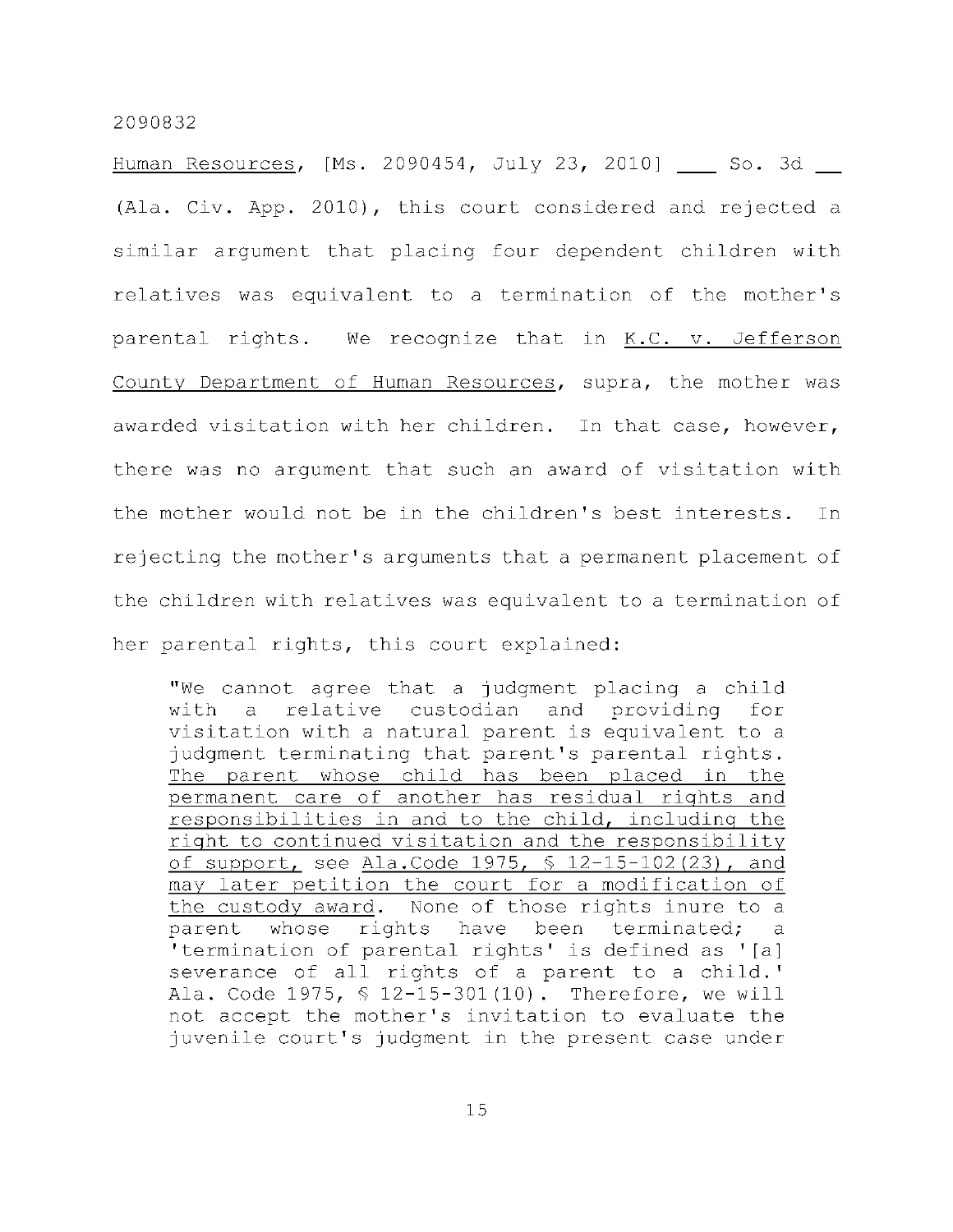the standard set out in  $Ex$  parte Beasley [, 564 So. 2d 950 (Ala. 1990)]."

# K.C. v. Jefferson County Dep't of Human Res., \_\_\_ So. 3d at (emphasis added).

In this case, the juvenile court's April 29, 2010, judgment does not amount to "'severance of all rights'" of the mother to the children. K.C. v. Jefferson County Dep't of Human Res., \_\_\_\_\_ So. 3d at \_\_\_\_. Rather, the mother has retained her "residual rights and responsibilities," such as the right of visitation and the duty of support. Id. In fact, with regard to the duty to support the children, the juvenile court's April 29, 2010, judgment requires the mother to pay child support for the benefit of the children. The mother retains the right to visitation with the children. However, under the terms of the April 29, 2010, judgment, that right has been suspended because of the juvenile court's determination that visitation would not be in the children's best interests. The mother may seek to modify the custody and visitation provisions of the April 29, 2010, judgment, which is a right not afforded a parent whose parental rights have been terminated. Accordingly, as this court did in K.C. v. Jefferson County Department of Human Resources, supra, we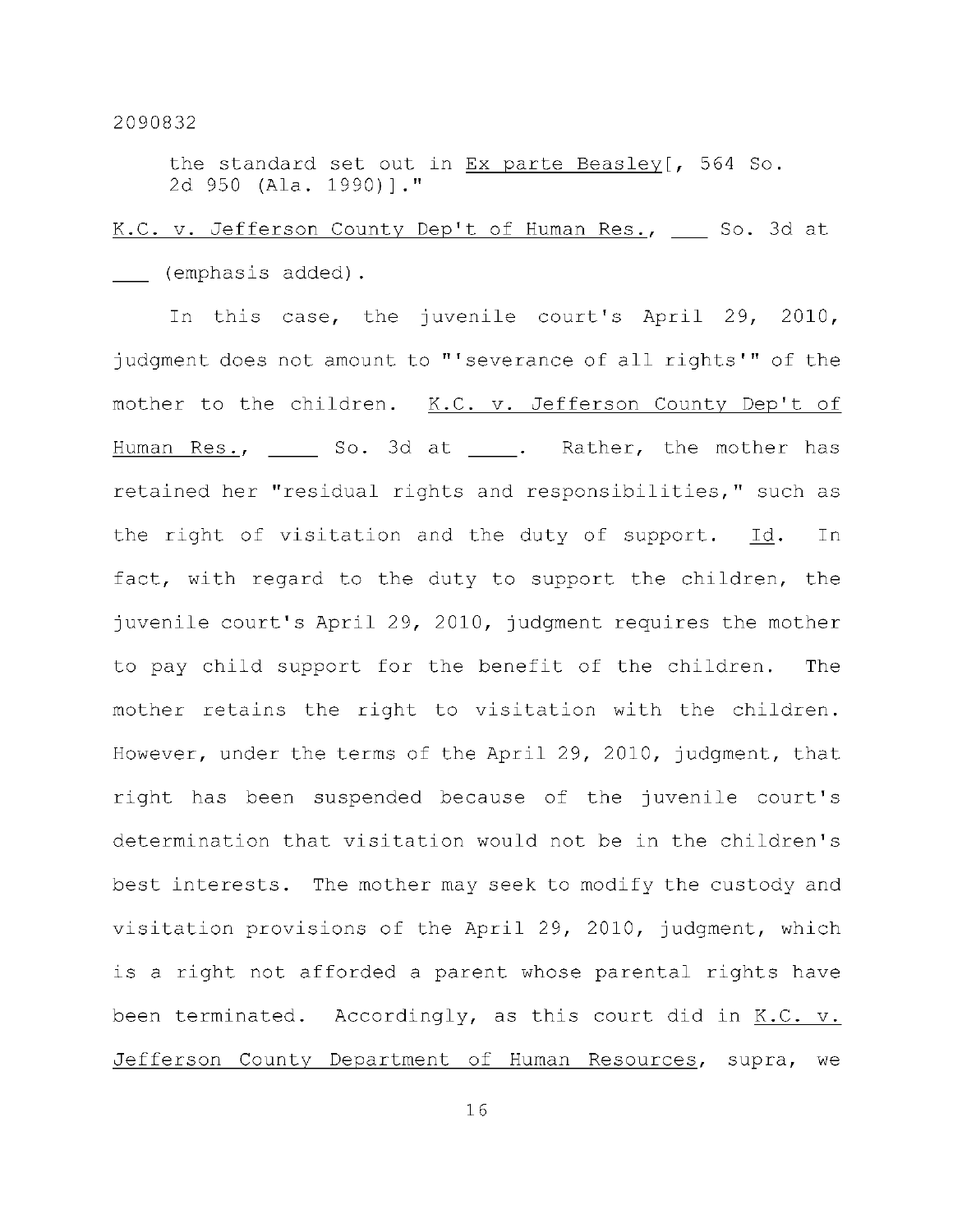reject the mother's argument that the placement of the children with relatives subject to the right of visitation, albeit suspended at this time, is equivalent to the termination of the mother's parental rights. Accordingly, we conclude that the mother has failed to demonstrate a violation of her due-process rights.

AFFIRMED.

Pittman, Bryan, and Thomas, JJ., concur.

Moore, J., concurs in the result, with writing.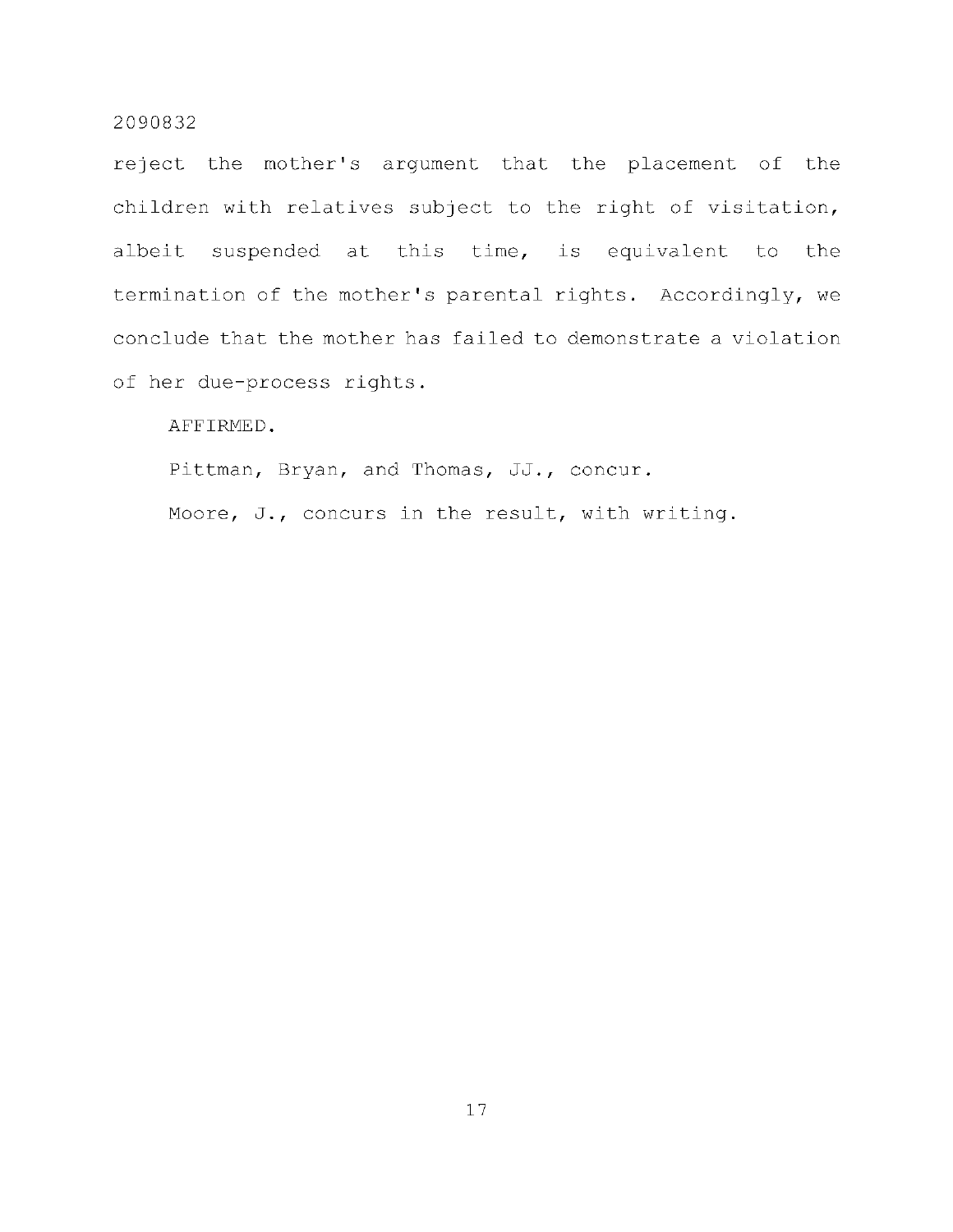MOORE, Judge, concurring in the result.

Y.N. ("the mother") appeals from a judgment of the Jefferson Juvenile Court ("the juvenile court") completely denying her right to visit with B.N. and W.N. III ("the children"). The mother asserts that the juvenile court erred because, she says, a complete suspension of a parent's right to visit a dependent child violates the overall purpose of the Alabama Juvenile Justice Act ("the AJJA"), Ala. Code 1975, §  $12-15-101$  et seq.; a complete suspension of a parent's right to visit a dependent child constitutes a de facto termination of that parent's parental rights thereby triggering certain procedures that the juvenile court in this case did not observe; and the record does not disclose any threat to the children sufficient to warrant a complete denial of visitation. I agree with the main opinion that the juvenile court did not commit reversible error, but I do so for reasons different than those contained in the main opinion.

Alabama Code 1975,  $$ 12-15-101(b) (3)$ , provides that one of the overarching purposes of the AJJA is "[t]o reunite a child with his or her parent or parents as quickly and as safely as possible when the child has been removed from the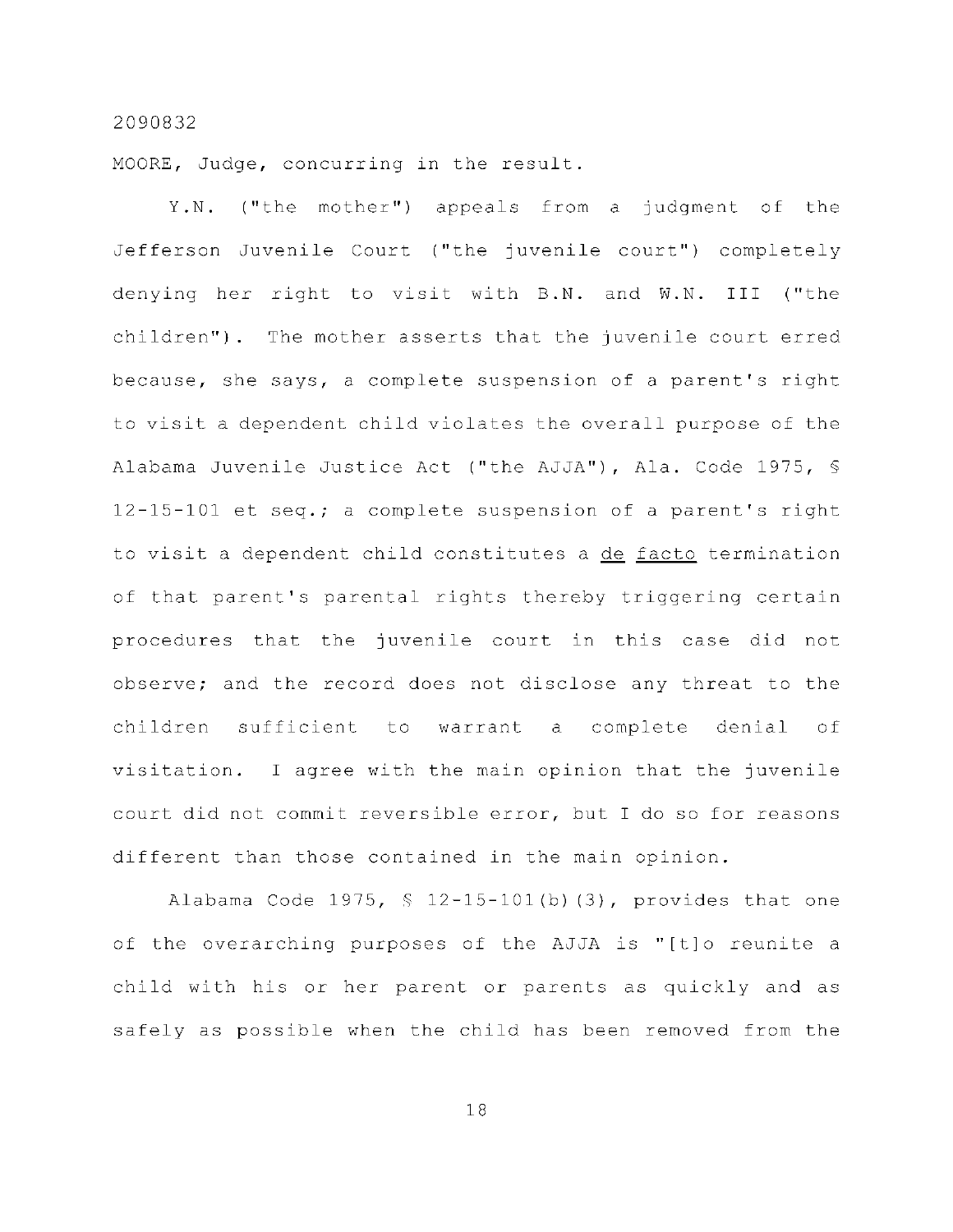custody of his or her parent or parents ...." In most cases, when a child is removed from the family home, a juvenile court shall make reasonable efforts to reunite the family. See Ala. Code 1975,  $\frac{6}{5}$  12-15-312. Those efforts usually require that, during the reunification process, while a child remains dependent, the juvenile court provide some form of parental visitation. See Ala. Code 1975,  $\frac{12 - 15 - 102}{23}$  (providing that parents of a dependent child retain residual right to visitation). The mother essentially argues that, in the foregoing context, it would violate the public policy behind the AJJA to totally preclude visitation between a parent and a dependent child because such an action would hinder the reunification process.

Whatever the merits of the mother's argument, it simply does not apply to this case.<sup>1</sup> In its April 29, 2010, judgment, the juvenile court effectively awarded K.F. and S.F. "permanent" custody of the children. That judgment amounted to a finding that reunification with the parents, which the juvenile court had attempted since December 14, 2007, was no

<sup>&#</sup>x27;I do not mean to imply that a juvenile court could never deny visitation to a parent during the reunification process. Given the circumstances of this case, I merely see no reason to address that issue.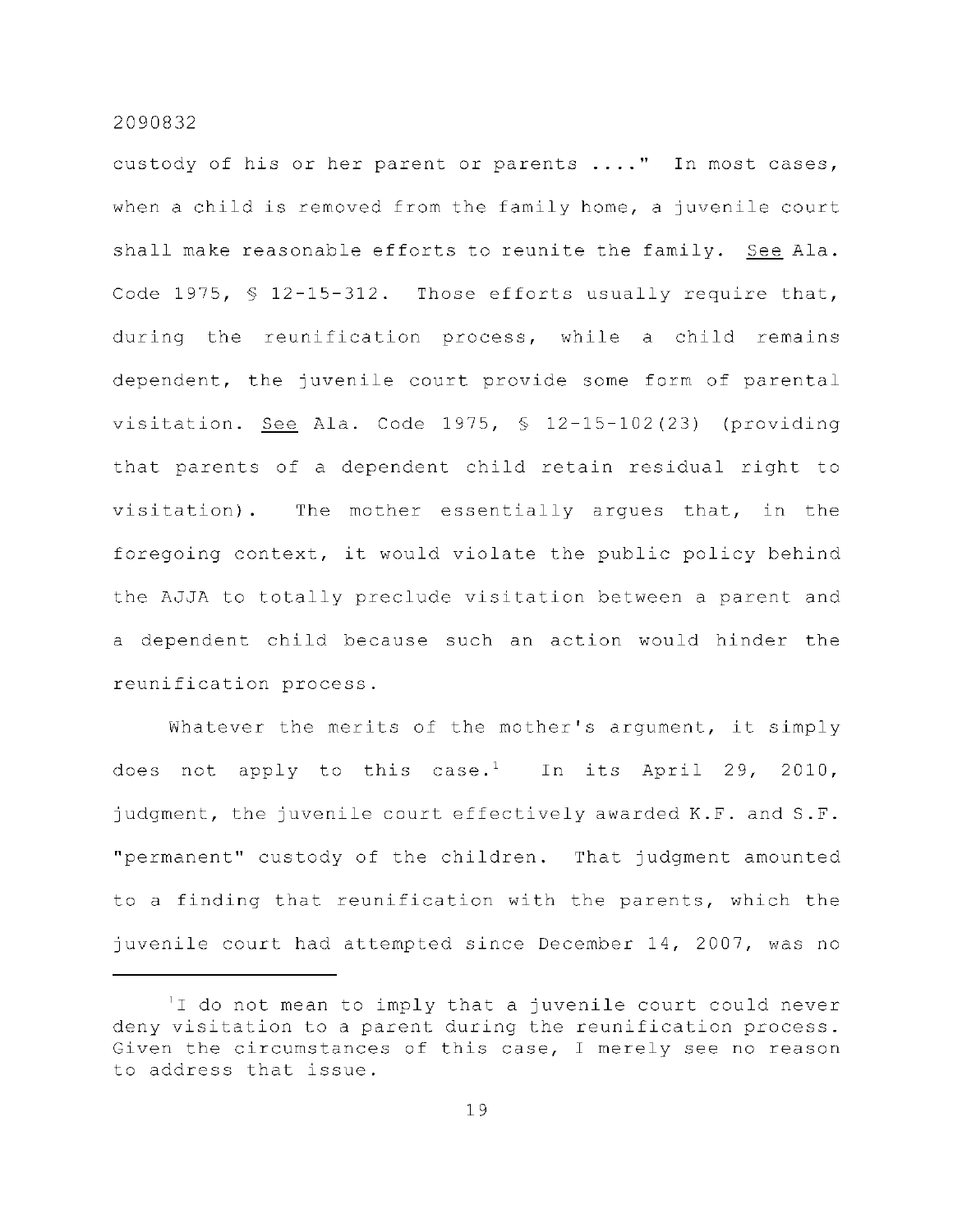longer in the best interests of the children. Section 12-15- $101(b)(3)$  specifically provides that the goal of family reunification should be pursued "unless reunification is judicially determined not to be in the best interests of the child." Hence, any provision in the judgment denying the mother future visitation with the children could not possibly interfere with the reunification process, which had ended, and could not possibly violate the public policy the mother cites.

Although the judgment did terminate the reunification process and although the judgment did end the dependency of the children, see S.P. v. E.T., 957 So. 2d 1127, 1131 (Ala. Civ. App. 2005) (holding that dependency ends when "the child has a proper custodian 'and' is no longer 'in need of care or supervision' by persons other than the custodian"), the judgment did not terminate the parental rights of the mother. A termination of visitation rights is not a constructive or a de facto termination of all parental rights. See In the Interest of S.J.K., 149 Ill. App. 3d 663, 673, 500 N.E.2d 1146, 1154, 103 Ill. Dec. 75, 83 (1986); State v. Garcia, 137 N.M. 583, 113 P.3d 406 (Ct. App. 2005); State v. Elhi, 681 N.W.2d 808, 810-11 (N.D. 2004); and In re Marriage of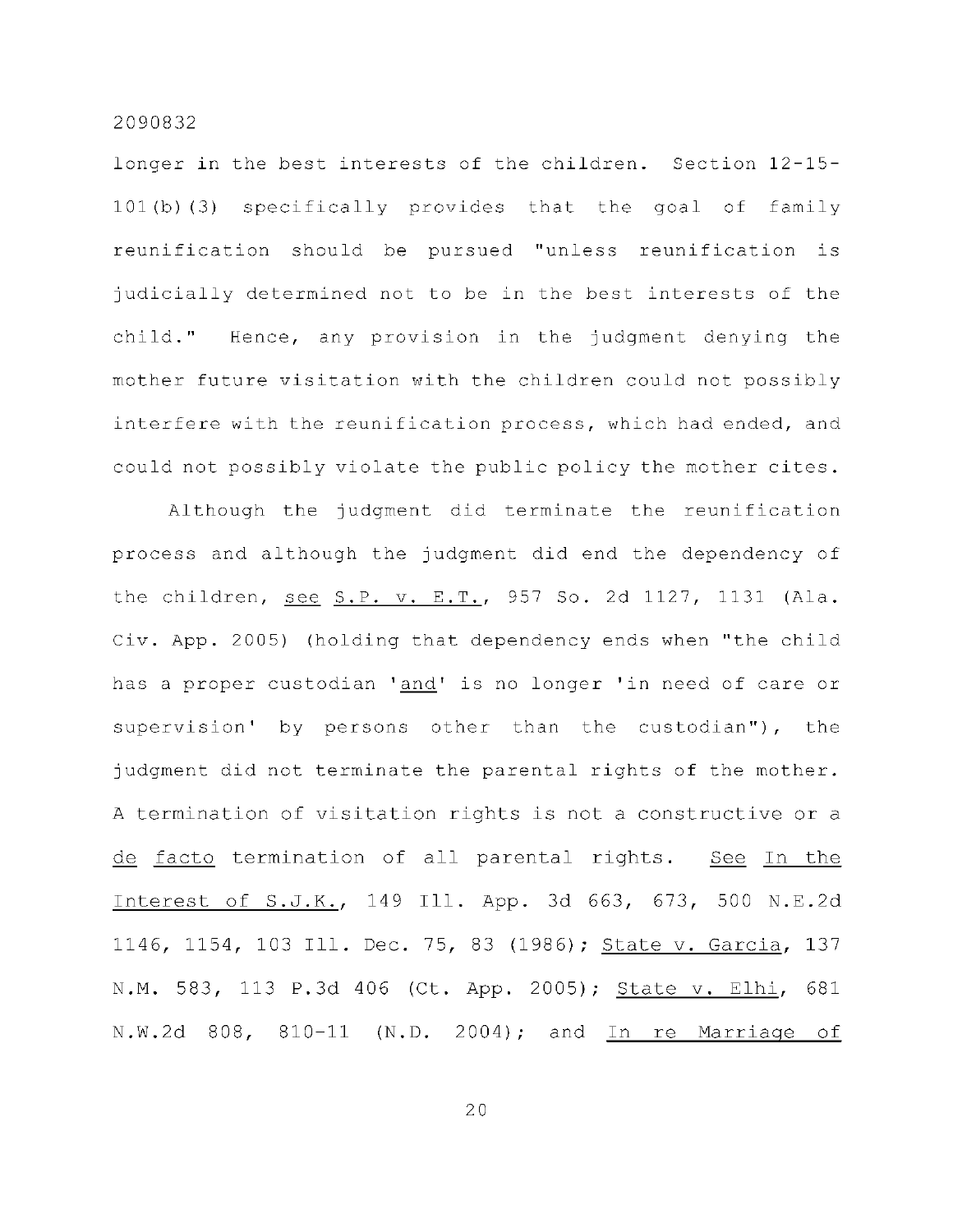Kingsbury, 141 Or. App. 304, 917 P.2d 1055 (Ct. App. 1996). But see D.H. v. State, 723 P.2d 1274, 1277 (Alaska 1986) (holding that placement decision that effectively negates noncustodial parent's right to personal visitation constitutes de facto termination of parental rights). When a juvenile court enters a judgment terminating parental rights, that judgment terminates not only the right to visitation, but also the right to custody, control, and care of the children, as well as all other parental rights. Ex parte M.D.C., 39 So. 2d 1117 (Ala. 2009). Such a judgment is also permanent and irrevocable. See C.B. v. State Dep't of Human Res., 782 So. 2d 781, 785 (Ala. Civ. App. 1998) ("termination of parental rights is an extreme action that cannot be undone; it is permanent"). On the other hand, a judgment denying visitation rights touches on only one aspect of the bundle of parental rights -- the right to association with the child. See Kingsbury, supra. Also, a judgment denying a noncustodial parent visitation is not permanent and irrevocable because matters of visitation are never res judicata as to facts coming into existence after the entry of the judgment; rather, visitation judgments may always be modified based on a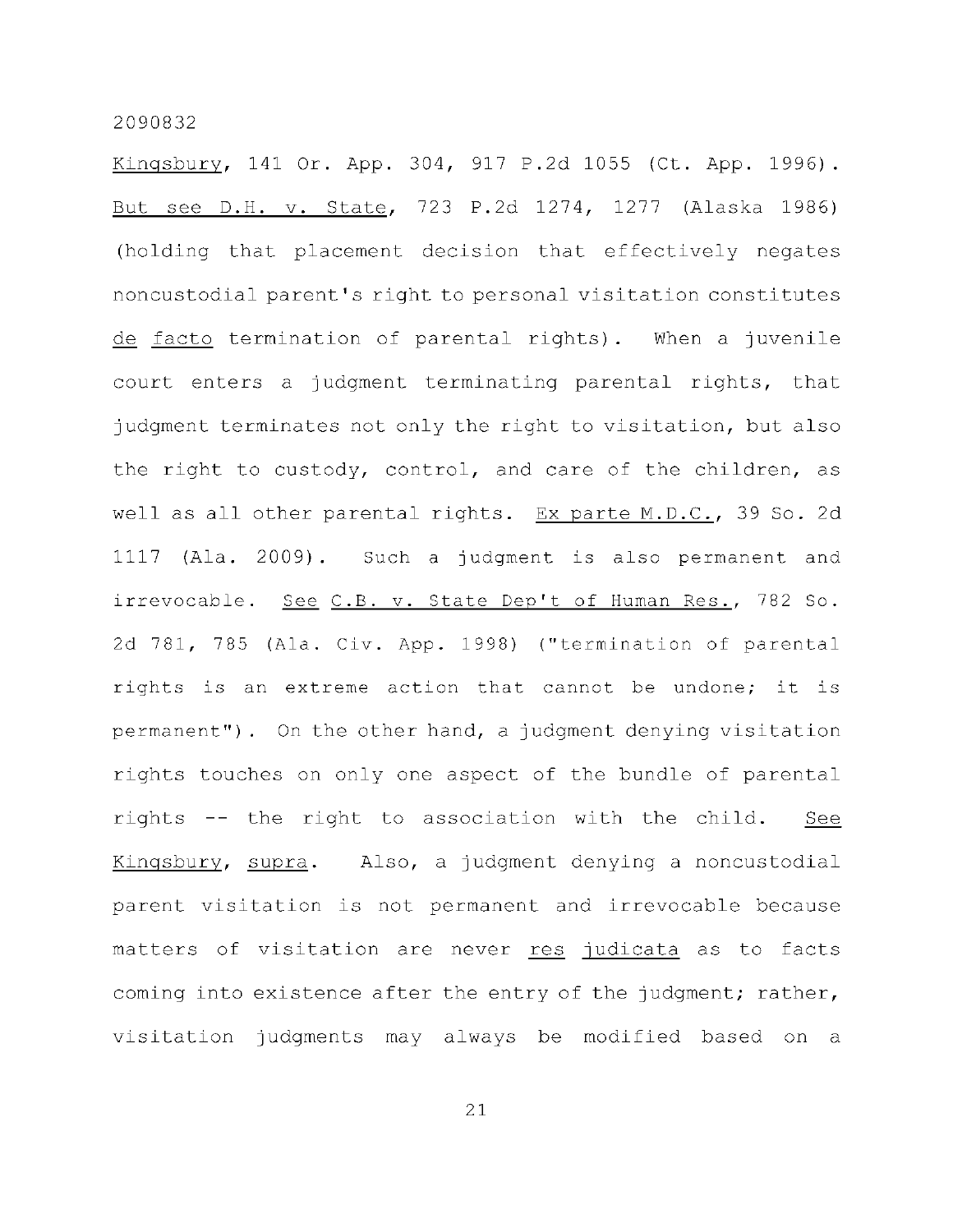subsequent material change of circumstances and upon proof that the modification would be in the best interests of the child. McKinney v. Alabama Dep't of Pensions & Sec., 475 So. 2d 568, 570 (Ala. Civ. App. 1985); see also Ex parte Snider, 929 So. 2d 447, 458 n.9 (Ala. 2005) (citing T.K.T. v. F.P.T., 716 So. 2d 1235, 1239 (Ala. Civ. App. 1998)). "There is a difference between permanently and irrevocably severing a parent-child relationship  $\ldots$  and entering a modifiable order preventing a parent from having contact with a child  $\ldots$ ." Hays v. Hays, 946 So. 2d 867, 873 n.7 (Ala. Civ. App. 2006) (Murdock, J., concurring specially). Because the mother retains the right to petition the juvenile court for restoration of her visitation rights, and, for that matter, even for a return of the custody of the children, the mother has not been subjected to a termination of her parental rights. Hence, I agree that the mother was not entitled to the procedural safeguards associated with a termination of parental rights.

Nevertheless, a judgment totally suspending visitation between a noncustodial parent and a child will be "carefully scrutinize[d]." M.R.D. v. T.D., 989 So. 2d 1111, 1114 (Ala.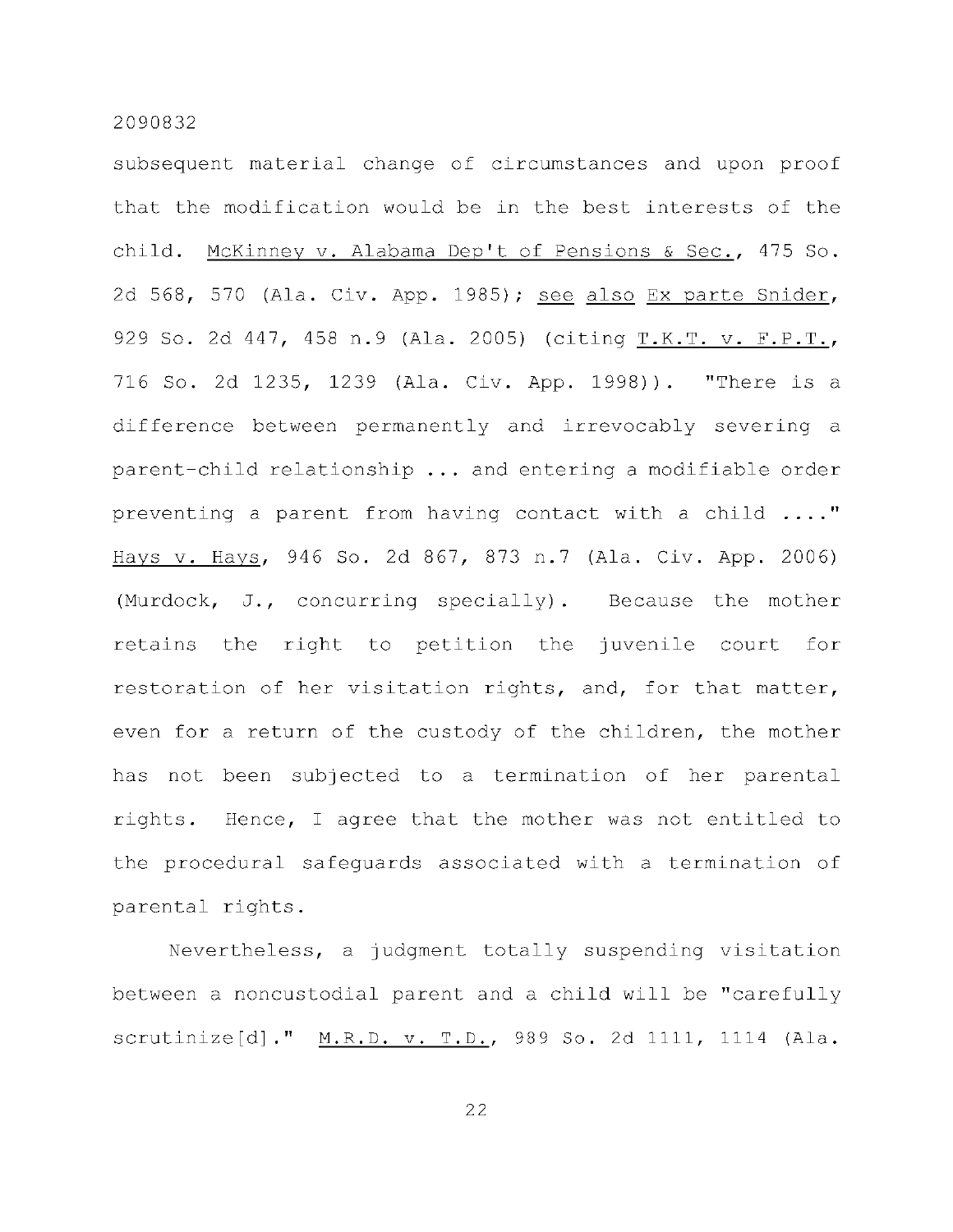Civ. App. 2008). Without visitation, a noncustodial parent would have no opportunity to maintain a meaningful relationship with his or her child. See Speakman v. Speakman, 627 So. 2d 963, 965 (Ala. Civ. App. 1993). Therefore, this court has directed that visitation with a noncustodial parent may be totally suspended only when the evidence leads the trial court to be reasonably certain that such a drastic action is essential to protect the child's best interests. M.R.D., supra. By that standard, if the danger to the child from visitation can be ameliorated through some lesser restriction, that restriction should be used instead of a total denial of visitation. See Lee v. Lee, [Ms. 2080905, April 16, 2010] \_\_ So. 3d \_\_, \_\_ (Ala. Civ. App. 2010) ("a trial court may not 'select[] an overly broad restriction that does more than address a particular concern and thereby unduly infringe[] upon the parent-child relationship'" (quoting Jackson v. Jackson, 999 So. 2d 488, 494-95 (Ala. Civ. App.  $2007)$ )).

A review of our caselaw reveals that visitation has been completely denied only in unusual and extreme cases. See Williams v. Williams, 474 So. 2d 705, 707 (Ala. Civ. App.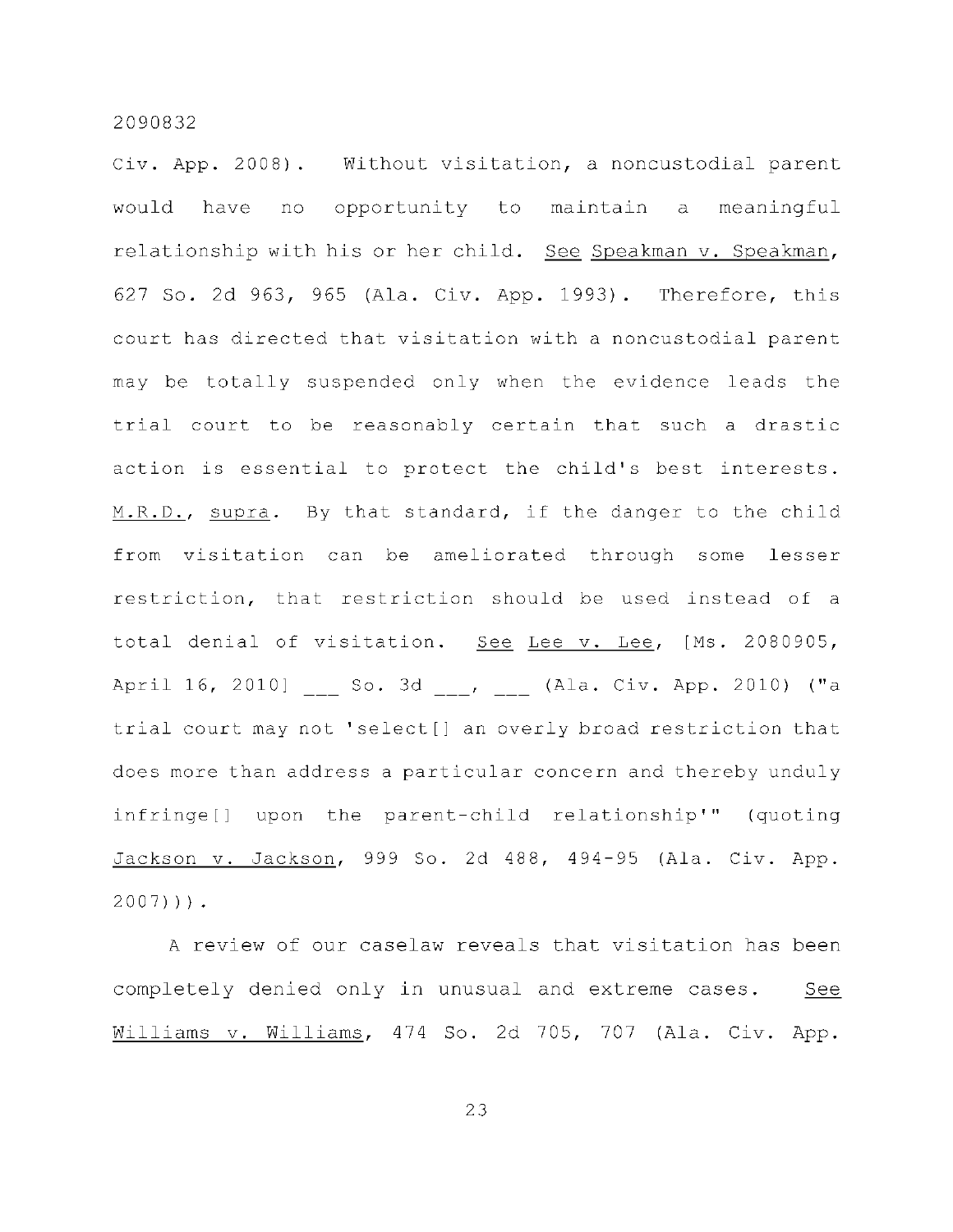1984). Although a few cases may be found in which visitation has been denied for other reasons, see, e.g., Shires v.  $Shires, 494$  So. 2d 102 (Ala. Civ. App. 1986) (affirming a judgment denying visitation to father whose 18-year-old child persistently refused visits), the vast majority of reported cases denying visitation have almost always been based on a finding that the parent is so unfit to properly care for the child that any visitation with the parent would jeopardize the health, safety, or welfare of the child. See, e.g., E.M.C. v. K.C.Y., 735 So. 2d 1225, 1230 (Ala. Civ. App. 1999) (trial court properly prohibited father from visiting with child "until the father obtain[s] professional counseling" based on evidence indicating that father physically assaulted child due to uncontrollable anger problem); J.T.H. v. W.R.H., 628 So. 2d 894 (Ala. Civ. App. 1993) (evidence of father's history of drug, alcohol, and domestic abuse, and his mental instability supported juvenile court's judgment denying all visitation with child); Baugh v. Baugh, 567 So. 2d 1358 (Ala. Civ. App. 1990) (trial court did not err in concluding that it was not in child's best interests to visit father in prison where father was serving a 20-year sentence); Cole v. Cole, 507 So.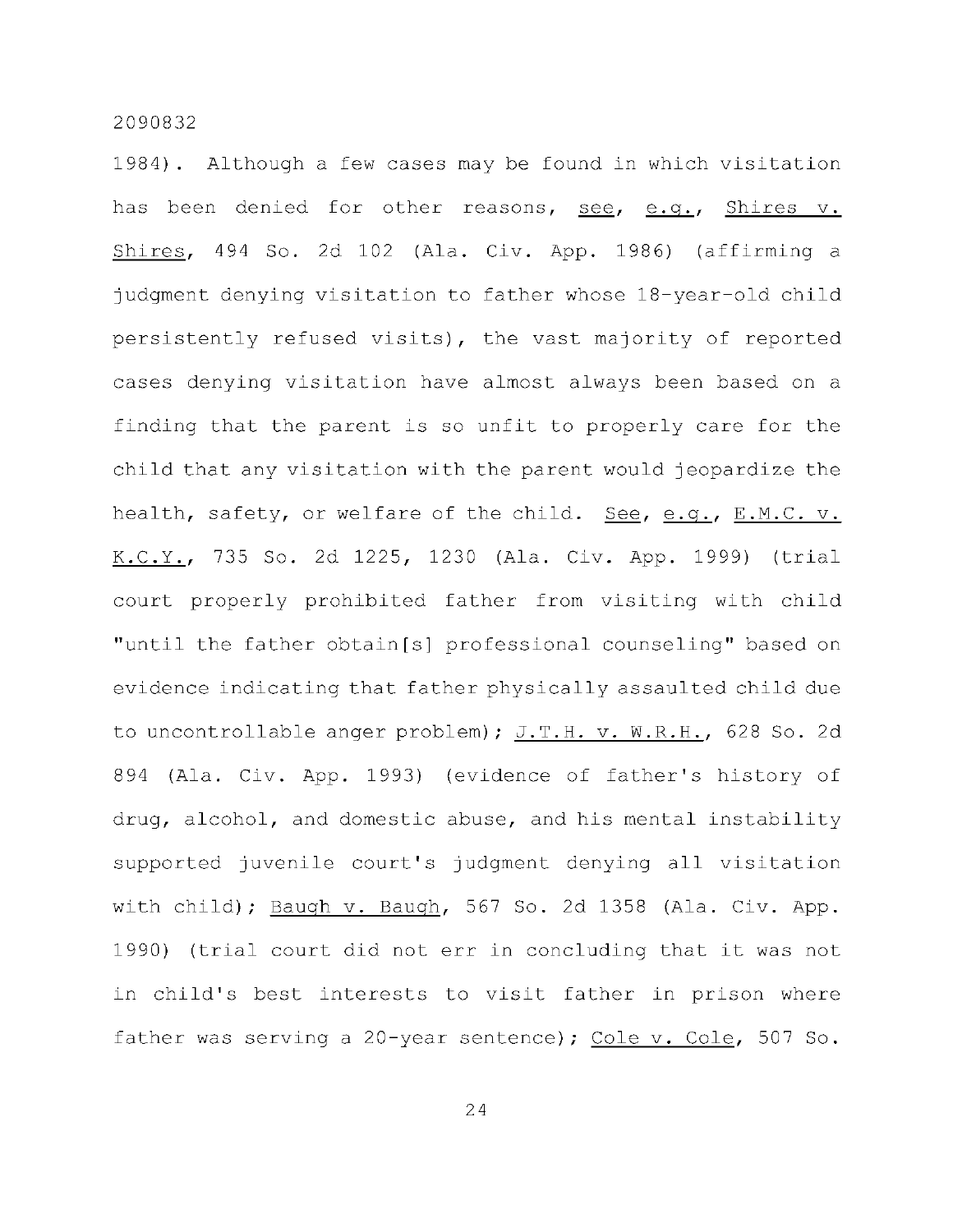2d 1333 (Ala. Civ. App. 1987) (affirming a judgment suspending father's visitation for 10 months based on evidence indicating that father alienated child from mother and taught child to lie, steal, deceive, and be disrespectful to authority, damaging the child's mental and emotional welfare); Minchew v. Mobile County Dep't of Human Res., 504 So. 2d 310 (Ala. Civ. App. 1987); Murphy v. Murphy, 624 So. 2d 620 (Ala. Civ. App. 1993) (trial court properly denied father's request to visit or correspond with son based on evidence indicating that son feared father, who was serving a 16-year prison sentence for raping his 16-year-old adopted daughter, and that son experienced emotional difficulties because of contact with father, and on clinical psychologist's testimony indicating that any contact with father would undermine the son's newfound sense of security, protection, and safety); Laurent v. Laurent, 434 So. 2d 266 (Ala. Civ. App. 1983) (affirming judgment suspending mother's visitation for six months based on evidence indicating that mother could not control child and that child exhibited unruly, aggressive, and anxious behavior during mother's visitation periods and on expert testimony indicating that continued visitation would likely cause child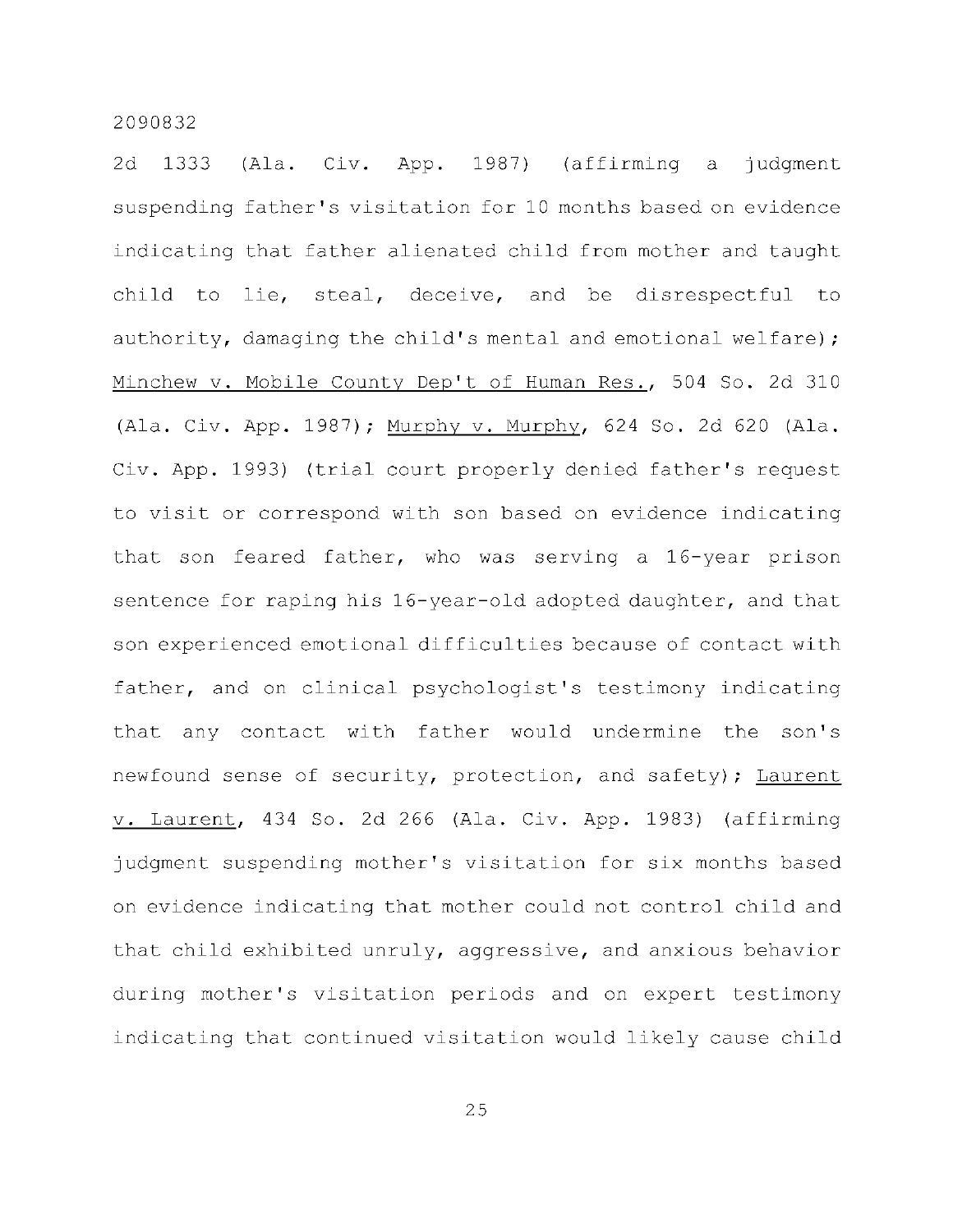serious emotional problems); Soltis v. Soltis, 470 So. 2d 1250 (Ala. Civ. App. 1985) (evidence indicating that mother became addicted to ethyl alcohol, overdosed on four occasions, and committed violent acts with guns and knives in front of child supported judgment denying mother visitation); and Robbins v. Robbins, 460 So. 2d 1355 (Ala. Civ. App. 1984) (trial court was justified in suspending father's visitation for 12 months and conditioning reinstatement on proof of father's fitness based on evidence indicating that father had kidnapped child and removed child to another state and that, when father returned child to mother, the child was dirty, smelled bad, and had head sores). In those cases, the courts basically concluded that any interaction between the parent and the child would not be beneficial, but would, in fact, be harmful, to the child. See Robbins, 460 So. 2d at 1356-57 ("The primary consideration in visitation rights is the best interest and welfare of the child.").

In this case, the juvenile court initially awarded the parents supervised visitation. According to the findings of the juvenile court, which the mother does not dispute, the parents repeatedly failed to show for promised visits, causing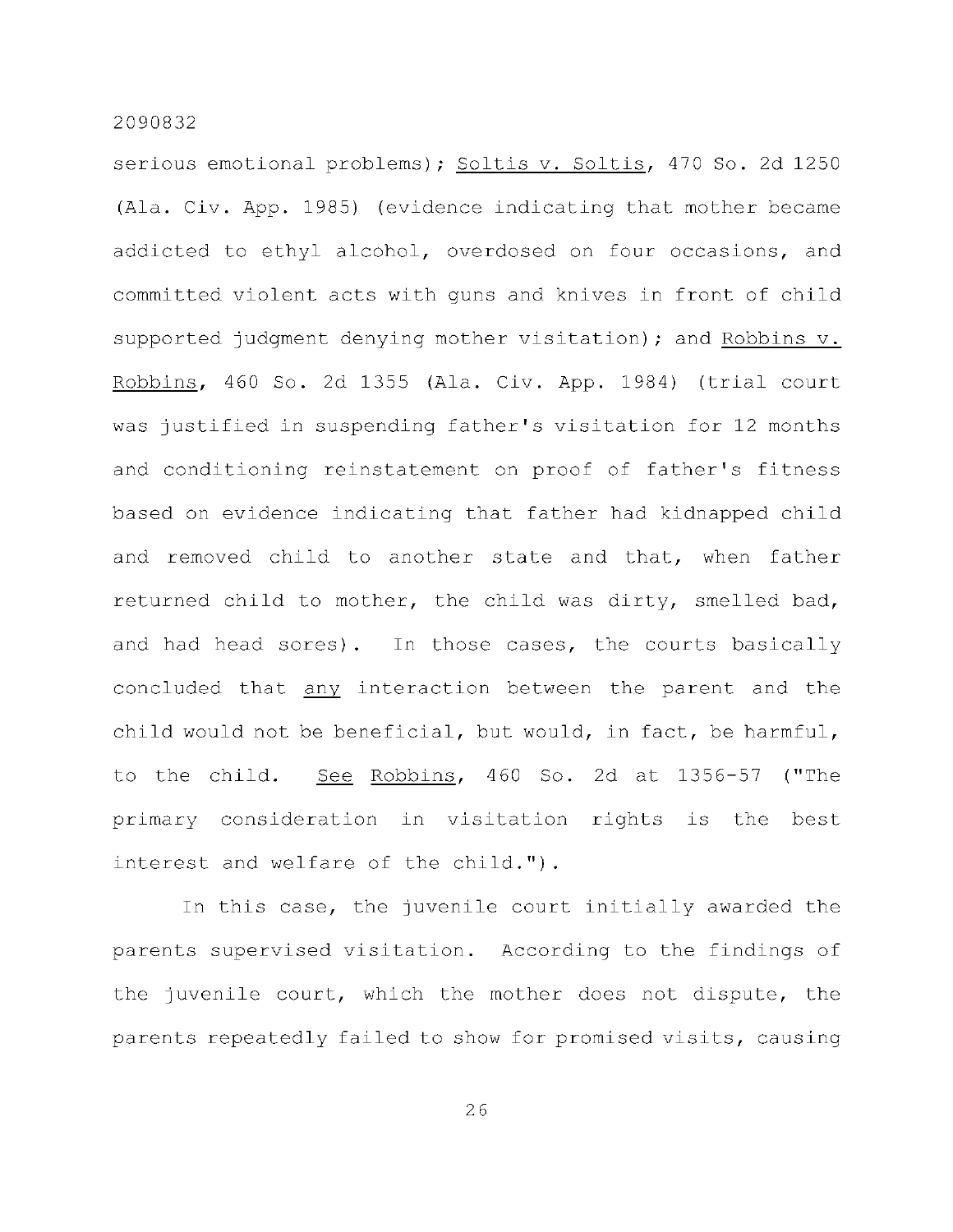both children emotional turmoil, even leading one child to suicidal ideation, which necessitated mental-health counseling. The juvenile court found that, upon suspension of the parents' visitation, the children drastically improved to the point that counseling was no longer needed; however, one of the children resumed counseling after experiencing anxiety over the prospect that the mother again would be allowed contact. In its judgment, the juvenile court specified that it was denying visitation to avoid harming the children further .

The judgment fully comports with Alabama law regarding the denial of visitation. The factual findings show that the juvenile court was reasonably certain that a complete denial of visitation was essential to protect the children from further harm and that no lesser restriction would ameliorate the threat to the emotional well-being of the children caused by visitation with the mother.

B.M. v. Department of Children & Families, 981 So. 2d 1229, 1232 (Fla. Dist. Ct. App. 2008), the lone case cited by the mother, does not mandate a different result. In that case, a Florida District Court of Appeal held that visitation